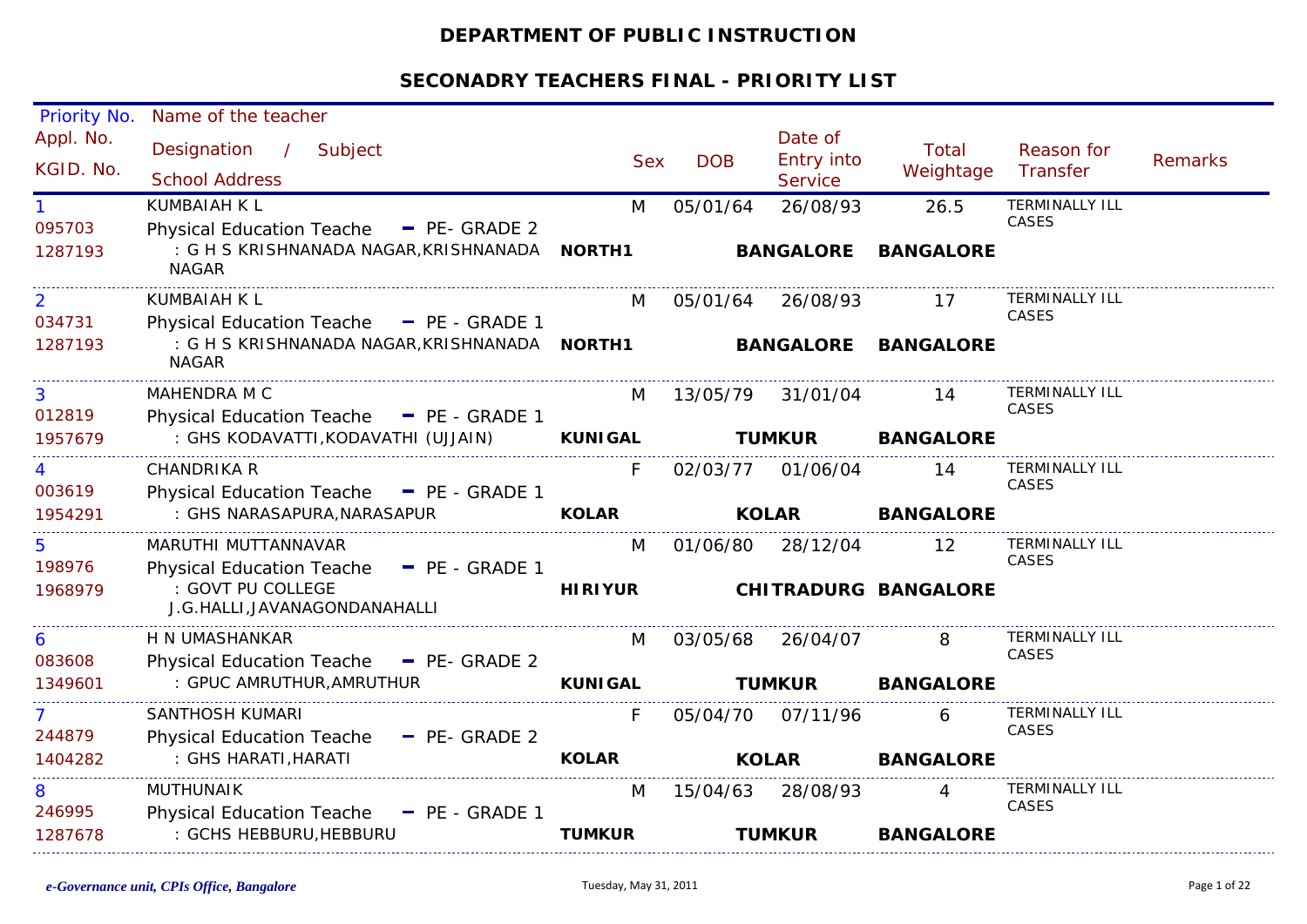| Priority No.           | Name of the teacher                                                                  |                   |            |                                  |                              |                                                  |                |
|------------------------|--------------------------------------------------------------------------------------|-------------------|------------|----------------------------------|------------------------------|--------------------------------------------------|----------------|
| Appl. No.<br>KGID. No. | Designation<br>$\mathcal{L}$<br>Subject<br><b>School Address</b>                     | <b>Sex</b>        | <b>DOB</b> | Date of<br>Entry into<br>Service | Total<br>Weightage           | Reason for<br>Transfer                           | <b>Remarks</b> |
| 9<br>062129            | YOGEESH S D<br>Physical Education Teache - PE - GRADE 1                              | M                 | 07/07/77   | 25/08/08                         | $\overline{A}$               | <b>TERMINALLY ILL</b><br>CASES                   |                |
| 2352719                | : G HS CHAKANAHALLI, CHAKANAHALLI                                                    | <b>KANAKAPURA</b> |            |                                  | <b>RAMANAGARA BANGALORE</b>  |                                                  |                |
| 10<br>056600           | NAVEEN KUMAR K R<br>Physical Education Teache - PE - GRADE 1                         | M                 | 07/09/83   | 30/08/08                         |                              | <b>TERMINALLY ILL</b><br><b>CASES</b>            |                |
| 2361066                | : GHS SOMANATHAPURA, SOMANATHAPURA                                                   | <b>BAGEPALLY</b>  |            |                                  | <b>CHIKKABALLA BANGALORE</b> |                                                  |                |
| 11<br>227556           | NAGARAJA G H<br>Physical Education Teache - PE - GRADE 1                             | M                 | 15/05/63   | 25/07/94                         | 23                           | PHISICALLY<br>HANDICAPPED (>                     |                |
| 1373112                | : GPUC HOSANAGAR, WARD-1                                                             | <b>HOSANAGAR</b>  |            | <b>SHIMOGA</b>                   | <b>BANGALORE</b>             | 40%)                                             |                |
| 12<br>220967           | <b>NIXON GONSALVES</b><br>Physical Education Teache - PE - GRADE 1                   | M                 | 01/06/72   | 27/08/08                         |                              | DEFENCE CASES                                    |                |
| 2324775                | : COMPOSIT GHS<br>HASANDAHALLI, HASANDAHALLI                                         | <b>MALUR</b>      |            | <b>KOLAR</b>                     | <b>BANGALORE</b>             |                                                  |                |
| 13<br>134248           | THIPPESWAMY S O<br>Physical Education Teache - PE - GRADE 1                          | M                 | 24/04/65   | 20/07/94                         | 32                           | HUSBAND AND<br>WIFE BOTH IN<br><b>GOVERNMENT</b> |                |
| 1698746                | $:$ GHS<br>NALAGETHANAHATTY, NALAGAETHANAHATTY                                       | <b>CHALLAKERE</b> |            |                                  | <b>CHITRADURG BANGALORE</b>  |                                                  |                |
| 14<br>057604           | S K MAQBOOL AHMED<br><b>Physical Education Teache</b><br>$\blacksquare$ PE - GRADE 1 | M                 | 25/06/64   | 21/07/94                         | 32                           | <b>HUSBAND AND</b><br>WIFE BOTH IN               |                |
| 1310816                | : GUHS DONABAGHATTA, DONABAGHATTA                                                    | <b>BHADRAVATI</b> |            | <b>SHIMOGA</b>                   | <b>BANGALORE</b>             | <b>GOVERNMENT</b>                                |                |
| 15<br>039627           | RAGHAVAN K G<br>Physical Education Teache - PE - GRADE 1                             | M                 | 02/04/63   | 15/11/94                         | 32                           | <b>HUSBAND AND</b><br>WIFE BOTH IN               |                |
| 1318548                | : G (COMP) HS<br>BENDIGANAHALLI, BENDIGANAHALLI                                      | <b>HOSAKOTE</b>   |            |                                  | <b>BANGALORE R BANGALORE</b> | GOVERNMENT                                       |                |
| 16<br>084546           | MANJUNATHA M<br>Physical Education Teache - PE - GRADE 1                             | M                 | 05/06/67   | 09/11/94                         | 30                           | HUSBAND AND<br>WIFE BOTH IN                      |                |
| 1279693                | : GHS MEDIHALA, MEDIHALA                                                             | <b>KOLAR</b>      |            | <b>KOLAR</b>                     | <b>BANGALORE</b>             | <b>GOVERNMENT</b>                                |                |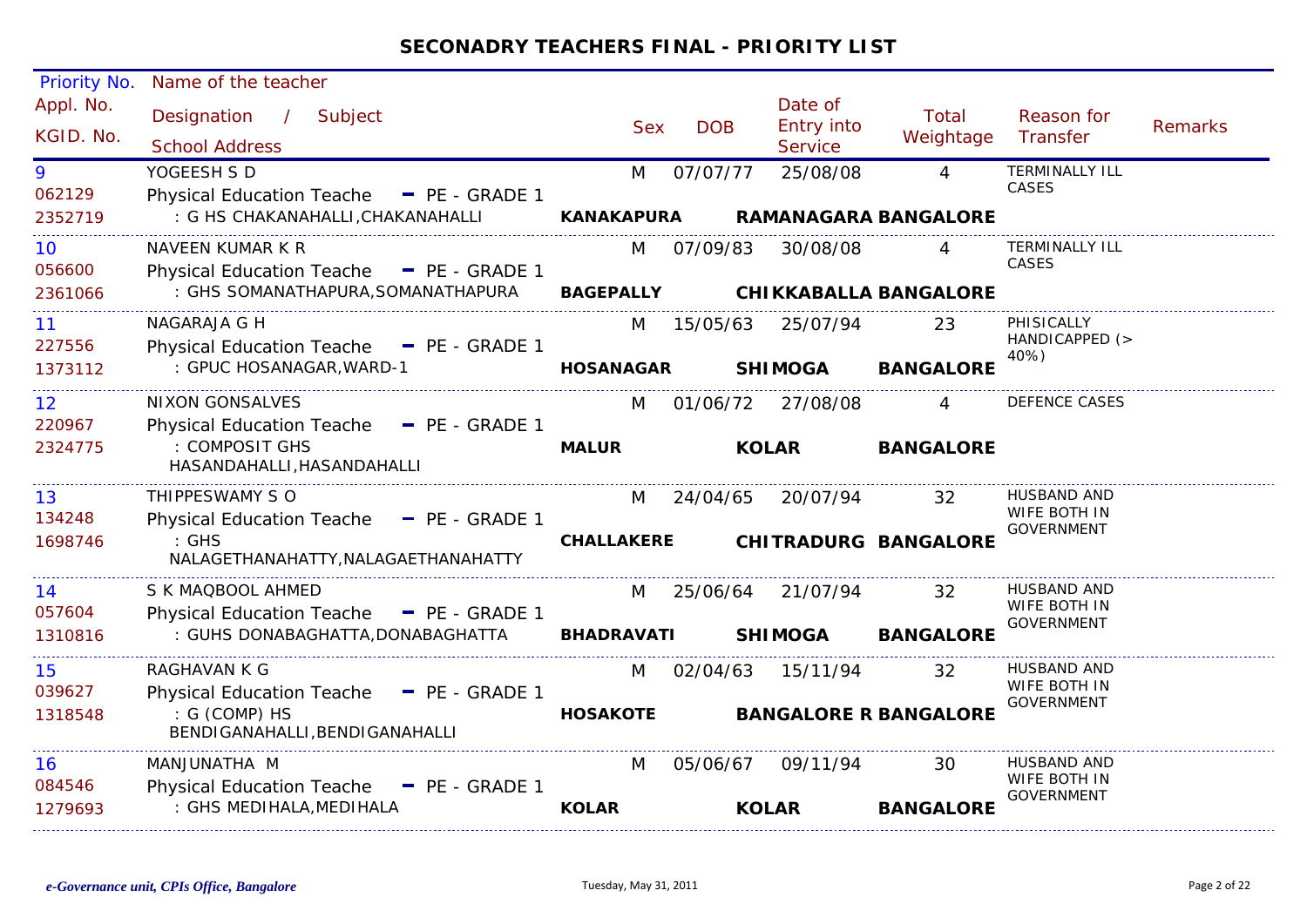| Priority No.           | Name of the teacher                                         |                     |            |            |                                                |                                    |                                   |                |
|------------------------|-------------------------------------------------------------|---------------------|------------|------------|------------------------------------------------|------------------------------------|-----------------------------------|----------------|
| Appl. No.<br>KGID. No. | Designation<br>$\sim$ 1<br>Subject<br><b>School Address</b> |                     | <b>Sex</b> | <b>DOB</b> | Date of<br><b>Entry into</b><br><b>Service</b> | <b>Total</b><br>Weightage          | Reason for<br>Transfer            | <b>Remarks</b> |
| 17                     | RAJU A                                                      | M                   |            | 21/05/71   | 21/08/97                                       | 24                                 | <b>HUSBAND AND</b>                |                |
| 079001                 | <b>Physical Education Teache</b><br>- PE - GRADE 1          |                     |            |            |                                                |                                    | WIFE BOTH IN<br><b>GOVERNMENT</b> |                |
| 1414485                | : GCHS<br>RAMAKRISHNAPURA, RAMAKRISHNAPURA                  | <b>THIRTHAHALLI</b> |            |            | <b>SHIMOGA</b>                                 | <b>BANGALORE</b>                   |                                   |                |
| 18                     | NAGARAJA J L                                                | M                   |            | 22/07/73   | 23/12/98                                       | 24                                 | <b>HUSBAND AND</b>                |                |
| 066569                 | Physical Education Teache - PE - GRADE 1                    |                     |            |            |                                                |                                    | WIFE BOTH IN<br><b>GOVERNMENT</b> |                |
| 1710218                | : GHS HULIDEVARABANA, HULIDEVARABANA                        | <b>SAGAR</b>        |            |            | <b>SHIMOGA</b>                                 | <b>BANGALORE</b>                   |                                   |                |
| 19                     | SARASWATHI K                                                | F.                  |            | 08/07/71   | 27/06/97                                       | 22                                 | HUSBAND AND                       |                |
| 037898                 | Physical Education Teache - PE - GRADE 1                    |                     |            |            |                                                |                                    | WIFE BOTH IN<br><b>GOVERNMENT</b> |                |
| 1415896                | : ANJANEYA COMP. GHS<br>THURCHGTT, THURCHAGATTA             |                     |            |            |                                                | DAVANAGERE(S) DAVANAGERE BANGALORE |                                   |                |
| 20                     | K B PARAMESHWARAPA                                          | M                   |            | 01/06/70   | 02/09/98                                       | 22                                 | <b>HUSBAND AND</b>                |                |
| 082486                 | Physical Education Teache - PE - GRADE 1                    |                     |            |            |                                                |                                    | WIFE BOTH IN<br><b>GOVERNMENT</b> |                |
| 1507347                | : GHS BEERENAHALLI, BEERENAHALLI                            | <b>HIRIYUR</b>      |            |            |                                                | CHITRADURG BANGALORE               |                                   |                |
| 21                     | K M KAVITHA                                                 | F.                  |            | 10/05/75   | 29/01/04                                       | 14                                 | <b>HUSBAND AND</b>                |                |
| 086669                 | Physical Education Teache - PE - GRADE 1                    |                     |            |            |                                                |                                    | WIFE BOTH IN<br><b>GOVERNMENT</b> |                |
| 1953704                | : GHS KARMANGALA, KARAMANGALA                               | <b>BANGARAPETE</b>  |            |            | <b>KOLAR</b>                                   | <b>BANGALORE</b>                   |                                   |                |
| 22                     | KAUSALYA RANI N                                             | F                   |            | 14/11/81   | 30/01/04                                       | 14                                 | <b>HUSBAND AND</b>                |                |
| 094085                 | Physical Education Teache - PE - GRADE 1                    |                     |            |            |                                                |                                    | WIFE BOTH IN<br><b>GOVERNMENT</b> |                |
| 1954502                | : GHS MADANAHALLI, MADANAHALLI                              | <b>KOLAR</b>        |            |            | <b>KOLAR</b>                                   | <b>BANGALORE</b>                   |                                   |                |
| 23                     | VIJAYAKUMAR K                                               | M                   |            | 01/06/78   | 15/03/04                                       | 14                                 | <b>HUSBAND AND</b>                |                |
| 089485                 | Physical Education Teache - PE - GRADE 1                    |                     |            |            |                                                |                                    | WIFE BOTH IN                      |                |
| 1954135                | : GHS NAMBIHALLI, NAMBIHALLI                                | <b>SRINIVASAPUR</b> |            |            | <b>KOLAR</b>                                   | <b>BANGALORE</b>                   | <b>GOVERNMENT</b>                 |                |
| 24                     | <b>G SUBAN SABI</b>                                         | M                   |            | 10/07/62   | 28/02/04                                       | 12                                 | <b>HUSBAND AND</b>                |                |
| 130511                 | Physical Education Teache - PE - GRADE 1                    |                     |            |            |                                                |                                    | WIFE BOTH IN                      |                |
| 1954701                | : GHS KALAMARAHALLY, KALAMARAHALLY                          | <b>CHALLAKERE</b>   |            |            |                                                | <b>CHITRADURG BANGALORE</b>        | <b>GOVERNMENT</b>                 |                |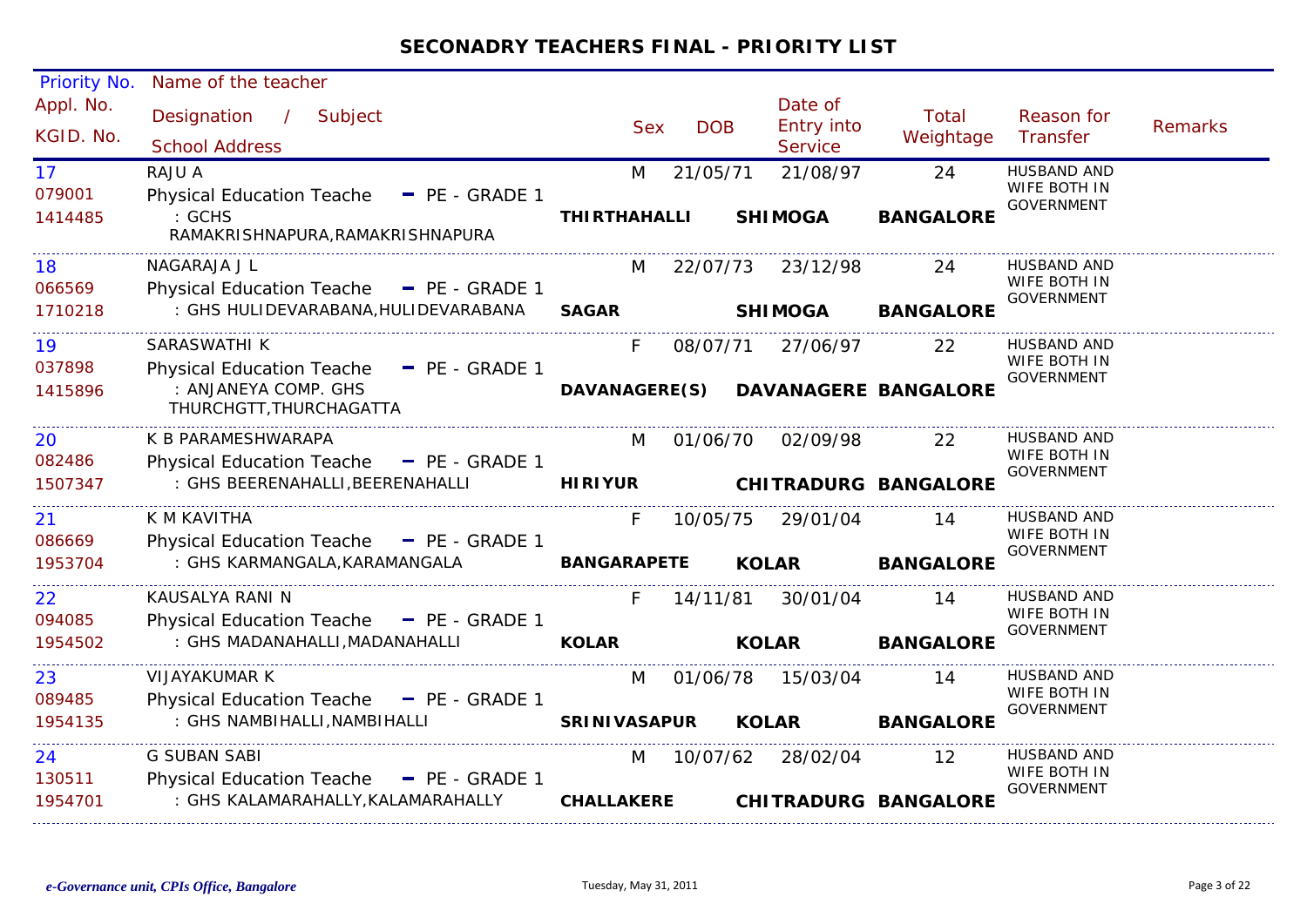| <b>Priority No.</b>    | Name of the teacher                                                  |                    |            |            |                                         |                              |                                   |                |
|------------------------|----------------------------------------------------------------------|--------------------|------------|------------|-----------------------------------------|------------------------------|-----------------------------------|----------------|
| Appl. No.<br>KGID. No. | Designation<br>$\frac{1}{2}$<br>Subject<br><b>School Address</b>     |                    | <b>Sex</b> | <b>DOB</b> | Date of<br><b>Entry into</b><br>Service | Total<br>Weightage           | Reason for<br>Transfer            | <b>Remarks</b> |
| 25                     | VENUGOPALA Y N                                                       | M                  |            | 02/04/72   | 09/12/05                                | 10                           | <b>HUSBAND AND</b>                |                |
| 210251                 | Physical Education Teache - PE - GRADE 1                             |                    |            |            |                                         |                              | WIFE BOTH IN<br><b>GOVERNMENT</b> |                |
| 1959915                | : GCHS BADANAHALLY, BADAVANAHALLY                                    | <b>MADHUGIRI</b>   |            |            | <b>MADHUGIRI</b>                        | <b>BANGALORE</b>             |                                   |                |
| 26                     | SHAMASUNDAR P                                                        | M                  |            | 26/12/79   | 01/02/06                                | 10                           | HUSBAND AND                       |                |
| 135133                 | Physical Education Teache - PE - GRADE 1                             |                    |            |            |                                         |                              | WIFE BOTH IN<br><b>GOVERNMENT</b> |                |
| 1956335                | : GHS YAGAVAKOTE, YAGAVAKOTE                                         | <b>CHINTAMANI</b>  |            |            |                                         | <b>CHIKKABALLA BANGALORE</b> |                                   |                |
| 27                     | <b>ATHAR TAJ</b>                                                     |                    |            | 20/07/65   | 31/08/94                                | 9                            | HUSBAND AND                       |                |
| 246025                 | Physical Education Teache - PE - GRADE 1                             |                    |            |            |                                         |                              | WIFE BOTH IN<br><b>GOVERNMENT</b> |                |
| 1346770                | : GJC BOYS GUBBI W-2, GUBBI (TP) WARD 2                              | <b>GUBBI</b>       |            |            | <b>TUMKUR</b>                           | <b>BANGALORE</b>             |                                   |                |
| 28                     | SUMITRA D O                                                          | F.                 |            | 06/07/75   | 19/03/04                                | 8                            | HUSBAND AND                       |                |
| 128686                 | Physical Education Teache - PE - GRADE 1                             |                    |            |            |                                         |                              | WIFE BOTH IN<br><b>GOVERNMENT</b> |                |
| 1954667                | : GHS HETTAPPANAHATTY, HUNJUNAALU                                    | <b>SIRA</b>        |            |            | <b>MADHUGIRI</b>                        | <b>BANGALORE</b>             |                                   |                |
| 29                     | <b>HEMALATHA K</b>                                                   | F.                 |            | 20/05/76   | 30/11/05                                | 7.5                          | <b>HUSBAND AND</b>                |                |
| 128777                 | Physical Education Teache - PE - GRADE 1                             |                    |            |            |                                         |                              | WIFE BOTH IN<br><b>GOVERNMENT</b> |                |
| 1936850                | : G HS BYRAPATNA, BYRAPATNA                                          | CHANNAPATNA        |            |            |                                         | <b>RAMANAGARA BANGALORE</b>  |                                   |                |
| 30                     | POORNIMA K M                                                         |                    |            | 10/10/66   | 26/12/96                                |                              | HUSBAND AND                       |                |
| 046708                 | Physical Education Teache - PE - GRADE 1                             |                    |            |            |                                         |                              | WIFE BOTH IN                      |                |
| 1455558                | : GJC BOYS, MALUR                                                    | <b>MALUR</b>       |            |            | <b>KOLAR</b>                            | <b>BANGALORE</b>             | <b>GOVERNMENT</b>                 |                |
| 31                     | SUMA R                                                               | F.                 |            | 06/05/82   | 20/07/07                                | 6                            | <b>HUSBAND AND</b>                |                |
| 236078                 | Physical Education Teache - PE - GRADE 1                             |                    |            |            |                                         |                              | WIFE BOTH IN                      |                |
| 2323946                | : GHS MARGANUKUNTE, MARGANAKUNTE                                     | <b>BAGEPALLY</b>   |            |            |                                         | <b>CHIKKABALLA BANGALORE</b> | <b>GOVERNMENT</b>                 |                |
| 32                     | <b>ABDUL RAZAK</b>                                                   | M                  |            | 15/07/69   | 02/07/98                                |                              | <b>HUSBAND AND</b>                |                |
| 083168                 | <b>Physical Education Teache</b><br>$P = PE - GRADE 1$               |                    |            |            |                                         |                              | WIFE BOTH IN                      |                |
| 1818115                | : GOVT.COMP.HS<br>VADDAARASIDDAWANAHALLI, VADDAARASIDDA<br>VANAHALLI | <b>CHITRADURGA</b> |            |            |                                         | <b>CHITRADURG BANGALORE</b>  | <b>GOVERNMENT</b>                 |                |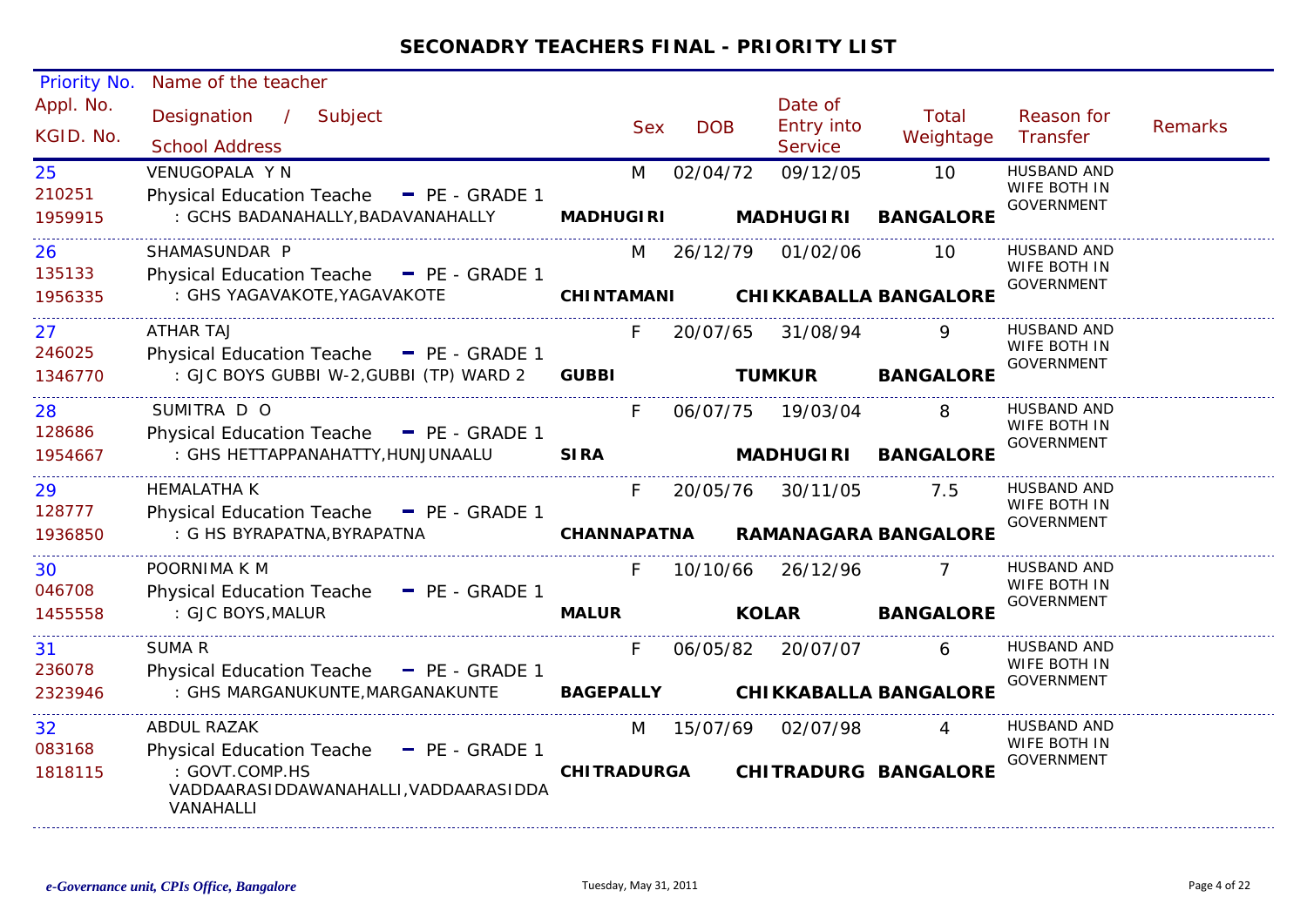| <b>Priority No.</b>    | Name of the teacher                                    |                          |            |                                         |                              |                                   |                |
|------------------------|--------------------------------------------------------|--------------------------|------------|-----------------------------------------|------------------------------|-----------------------------------|----------------|
| Appl. No.<br>KGID. No. | Designation /<br>Subject<br><b>School Address</b>      | <b>Sex</b>               | <b>DOB</b> | Date of<br><b>Entry into</b><br>Service | Total<br>Weightage           | Reason for<br>Transfer            | <b>Remarks</b> |
| 33                     | NANDINI K N                                            | F                        | 10/06/81   | 08/07/08                                | $\overline{4}$               | <b>HUSBAND AND</b>                |                |
| 058149                 | Physical Education Teache - PE - GRADE 1               |                          |            |                                         |                              | WIFE BOTH IN<br><b>GOVERNMENT</b> |                |
| 2380385                | : GHS LINGAPURA, LINGAPURA                             | <b>KORATAGERE</b>        |            | <b>MADHUGIRI</b>                        | <b>BANGALORE</b>             |                                   |                |
| 34                     | <b>GURUPRASAD R</b>                                    | M                        | 10/04/80   | 13/08/08                                | $\overline{A}$               | HUSBAND AND                       |                |
| 236789                 | Physical Education Teache - PE - GRADE 1               |                          |            |                                         |                              | WIFE BOTH IN<br><b>GOVERNMENT</b> |                |
| 2191177                | : GOVT HS HENNAGARA, HENNAGARA <b>ANEKAL</b>           |                          |            |                                         | <b>BANGALORE S BANGALORE</b> |                                   |                |
| 35                     | VISHWANATH SALAGUNDI                                   | M                        | 01/05/83   | 28/08/08                                | $\overline{A}$               | <b>HUSBAND AND</b>                |                |
| 027719                 | Physical Education Teache - PE - GRADE 1               |                          |            |                                         |                              | WIFE BOTH IN                      |                |
| 2353453                | : G HS LAKKOJANAHALLI,LAKKOJANAHALLI                   | RAMANAGARA               |            |                                         | <b>RAMANAGARA BANGALORE</b>  | <b>GOVERNMENT</b>                 |                |
| 36                     | PREMALATHA P                                           | F.                       | 11/02/85   | 28/08/08                                |                              | <b>HUSBAND AND</b>                |                |
| 155369                 | Physical Education Teache - PE - GRADE 1               |                          |            |                                         |                              | WIFE BOTH IN                      |                |
| 2179812                | : GHS DINDAVARA, DINDAVARA                             | <b>HIRIYUR</b>           |            |                                         | <b>CHITRADURG BANGALORE</b>  | <b>GOVERNMENT</b>                 |                |
| 37                     | SHABREEN TAJ                                           | F.                       |            | 15/04/84 23/09/08                       |                              | HUSBAND AND                       |                |
| 166444                 | Physical Education Teache - PE - GRADE 1               |                          |            |                                         |                              | WIFE BOTH IN<br><b>GOVERNMENT</b> |                |
| 2363417                | : GHS YALLODU, YELLODU                                 | <b>GUDI BANDA</b>        |            |                                         | <b>CHIKKABALLA BANGALORE</b> |                                   |                |
| 38                     | AMEERUNNISA R                                          | F.                       | 05/10/85   | 06/10/08                                |                              | HUSBAND AND                       |                |
| 090661                 | Physical Education Teache - PE - GRADE 1               |                          |            |                                         |                              | WIFE BOTH IN<br><b>GOVERNMENT</b> |                |
| 2162353                | : GHS DODDABOMMANAHALLI (08-<br>09), DODDABOMMANAHALLI | <b>JAGALUR</b>           |            |                                         | <b>DAVANAGERE BANGALORE</b>  |                                   |                |
| 39                     | <b>SUNDAR C</b>                                        | M                        | 22/05/62   | 09/11/94                                | 2                            | HUSBAND AND                       |                |
| 087791                 | Physical Education Teache - PE - GRADE 1               |                          |            |                                         |                              | WIFE BOTH IN<br><b>GOVERNMENT</b> |                |
| 1317765                | : GOVT HS HARAGADDE, HARAGADDE                         | <b>Example 18 ANEKAL</b> |            |                                         | <b>BANGALORE S BANGALORE</b> |                                   |                |
| 40                     | A G GURUPRAKASH                                        | M                        |            | 29/10/59 10/09/85                       | 48                           | HUSBAND OR                        |                |
| 177632                 | Physical Education Teache - PE - GRADE 1               |                          |            |                                         |                              | WIFE IN<br><b>GOVERNMENT</b>      |                |
| 1129556                | : GCHS GIRLS CHELUR, CHELUR                            | <b>GUBBI</b>             |            | <b>TUMKUR</b>                           | <b>BANGALORE</b>             |                                   |                |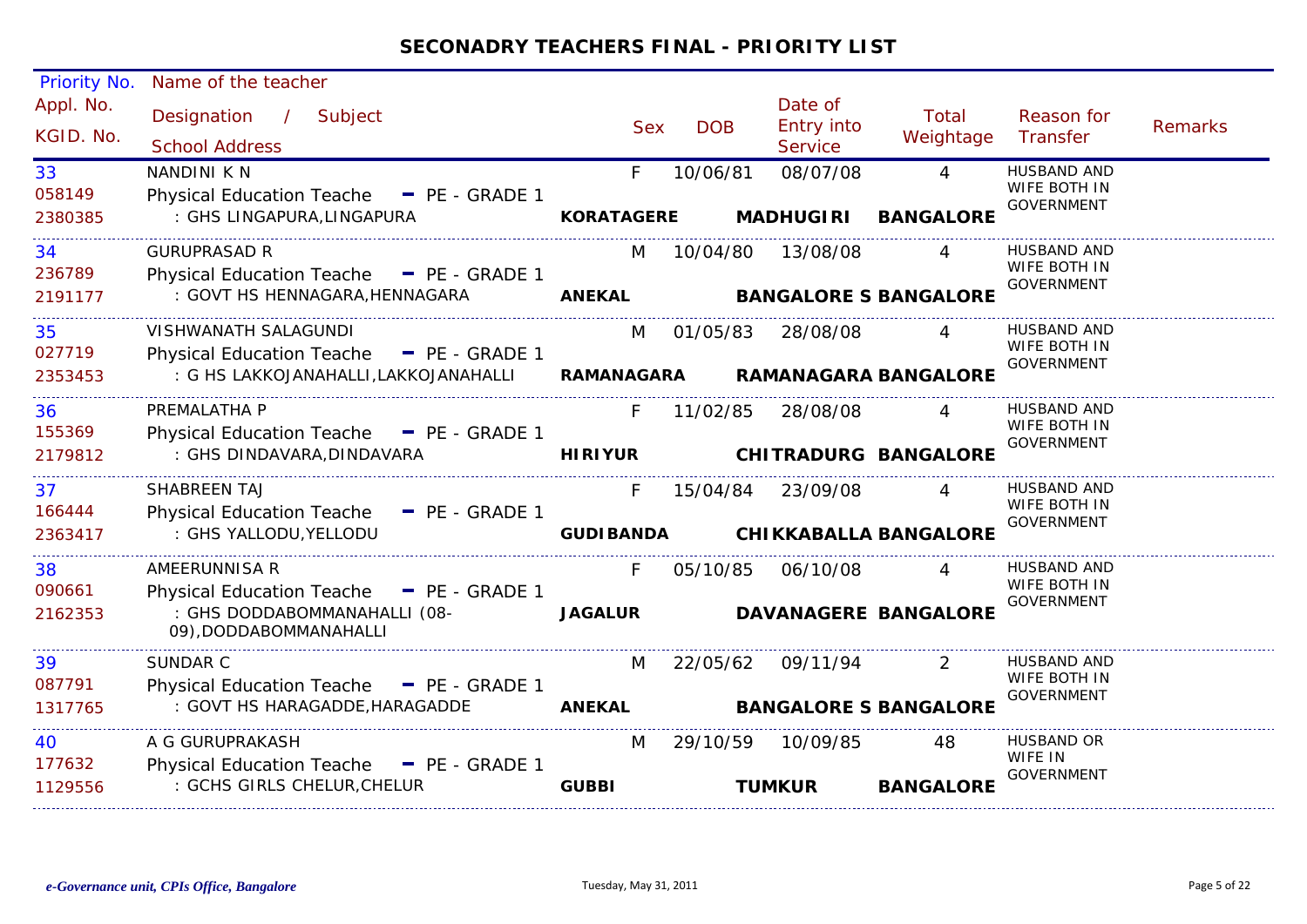| <b>Priority No.</b>    | Name of the teacher                                 |                    |            |                                         |                    |                              |                |
|------------------------|-----------------------------------------------------|--------------------|------------|-----------------------------------------|--------------------|------------------------------|----------------|
| Appl. No.<br>KGID. No. | Designation / Subject<br><b>School Address</b>      | <b>Sex</b>         | <b>DOB</b> | Date of<br><b>Entry into</b><br>Service | Total<br>Weightage | Reason for<br>Transfer       | <b>Remarks</b> |
| 41                     | PILLAPPA Y                                          | M                  | 12/04/66   | 18/09/92                                | 34                 | <b>HUSBAND OR</b>            |                |
| 070091                 | Physical Education Teache - PE - GRADE 1            |                    |            |                                         |                    | WIFE IN<br><b>GOVERNMENT</b> |                |
| 1216572                | : G HS JALIGE, JALIGE                               | <b>DEVANAHALLI</b> |            | <b>BANGALORE R BANGALORE</b>            |                    |                              |                |
| 42                     | <b>UDAYA SHEKAR S N</b>                             | M                  | 08/12/57   | 05/12/95                                | 30                 | HUSBAND OR                   |                |
| 130529                 | Physical Education Teache - PE- GRADE 2             |                    |            |                                         |                    | WIFE IN<br><b>GOVERNMENT</b> |                |
| 1402482                | : GHS THOPPANAHALLI, THOPPANAHALLI                  | <b>KGF</b>         |            | <b>KOLAR</b>                            | <b>BANGALORE</b>   |                              |                |
| 43                     | <b>BYREGOWDA C</b>                                  | M                  | 01/06/63   | 30/11/96                                | 26                 | HUSBAND OR                   |                |
| 089214                 | Physical Education Teache - PE - GRADE 1            |                    |            |                                         |                    | WIFE IN<br><b>GOVERNMENT</b> |                |
| 1461744                | : GHS YAKARLAHALLY,YAKARLAHALLY                     | <b>MADHUGIRI</b>   |            | <b>MADHUGIRI</b>                        | <b>BANGALORE</b>   |                              |                |
| 44                     | <b>SHIVANAIK T</b>                                  | M                  | 29/08/68   | 28/10/98                                | 24                 | HUSBAND OR                   |                |
| 092784                 | Physical Education Teache - PE - GRADE 1            |                    |            |                                         |                    | WIFE IN<br><b>GOVERNMENT</b> |                |
| 1697781                | : G.H.S THANDAGE, THANDAGE                          |                    |            | HOSADURGA CHITRADURG BANGALORE          |                    |                              |                |
| 45                     | HANUMANTHARAYAPPA                                   |                    |            | M 20/09/68 16/07/98                     | 22                 | HUSBAND OR                   |                |
| 245833                 | Physical Education Teache $=$ PE - GRADE 1          |                    |            |                                         |                    | WIFE IN<br><b>GOVERNMENT</b> |                |
| 1464841                | : GHS GUNDAGALLU, GUNDAGALLU                        | <b>MADHUGIRI</b>   |            | <b>MADHUGIRI</b>                        | <b>BANGALORE</b>   |                              |                |
| 46                     | R T THRIVENI                                        | F.                 |            | 02/06/77 24/03/99                       | $22^{\circ}$       | HUSBAND OR                   |                |
| 136482                 | Physical Education Teache - PE - GRADE 1            |                    |            |                                         |                    | WIFE IN<br><b>GOVERNMENT</b> |                |
| 1699114                | : GHS MARADIHALLI, MARADIHALLI                      | <b>HIRIYUR</b>     |            | <b>CHITRADURG BANGALORE</b>             |                    |                              |                |
| 47                     | ASHOKA CB                                           | M                  |            | 20/04/70 20/07/94                       | 20                 | <b>HUSBAND OR</b>            |                |
| 246120                 | <b>TGT-SSA</b><br>$P_{E}$ - GRADE 1                 |                    |            |                                         |                    | WIFE IN<br><b>GOVERNMENT</b> |                |
| 2210475                | : BEO, MAGADI, BEO, MAGADI                          | <b>MAGADI</b>      |            | <b>RAMANAGARA BANGALORE</b>             |                    |                              |                |
| 48                     | YARRAPPA                                            | M                  | 20/06/67   | 02/09/94                                | <b>20</b>          | <b>HUSBAND OR</b>            |                |
| 228012                 | Physical Education Teache - PE - GRADE 1            |                    |            |                                         |                    | WIFE IN<br><b>GOVERNMENT</b> |                |
| 1367947                | : G (COMP) HS<br>MARAGONDANAHALLI, MARAGONDANAHALLI | NELAMANGALA        |            | <b>BANGALORE R BANGALORE</b>            |                    |                              |                |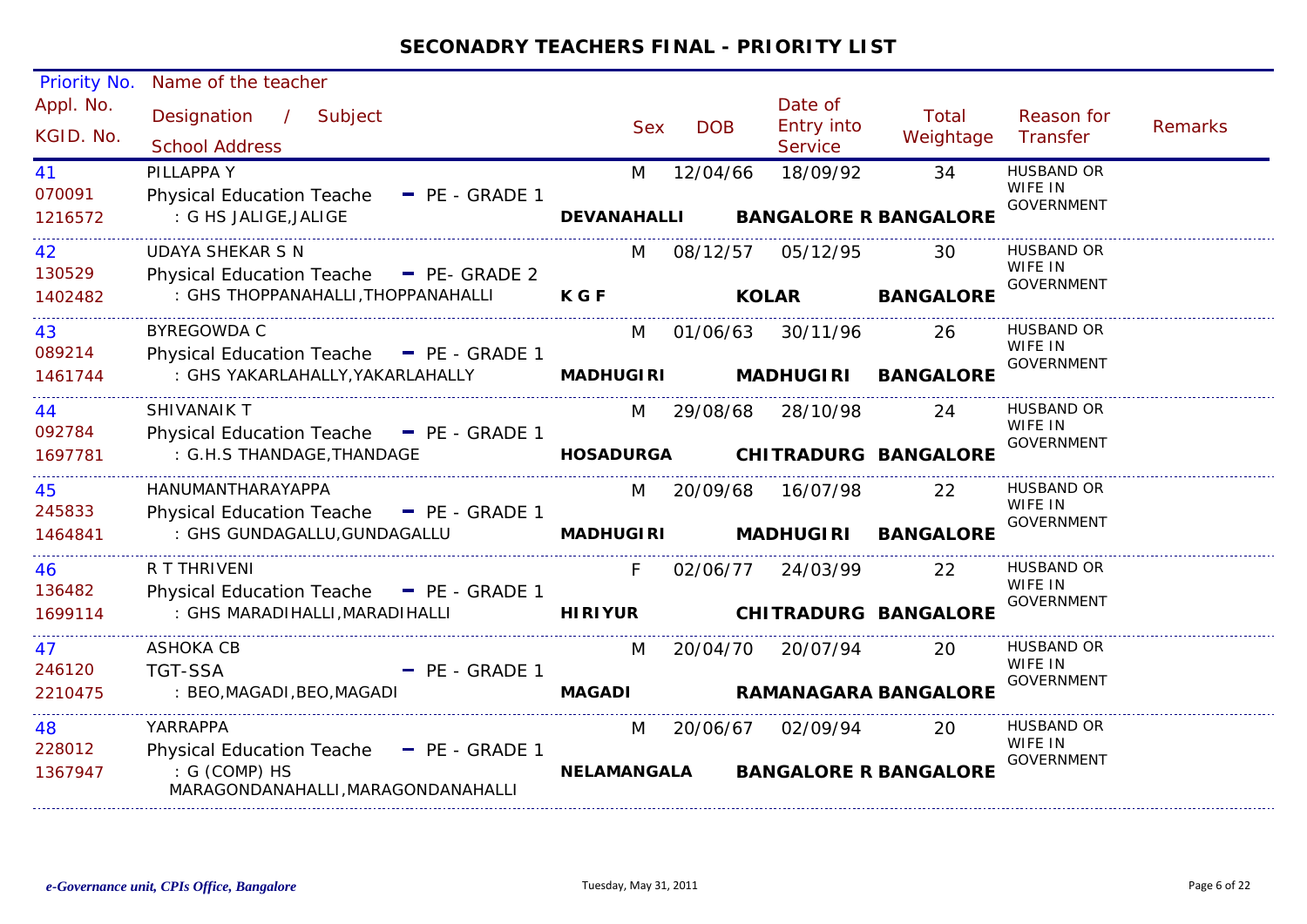| Priority No. | Name of the teacher                      |                          |            |                       |                             |                              |         |
|--------------|------------------------------------------|--------------------------|------------|-----------------------|-----------------------------|------------------------------|---------|
| Appl. No.    | Designation /<br>Subject                 | <b>Sex</b>               | <b>DOB</b> | Date of<br>Entry into | Total                       | Reason for                   | Remarks |
| KGID. No.    | <b>School Address</b>                    |                          |            | <b>Service</b>        | Weightage                   | Transfer                     |         |
| 49           | <b>GOPASHETTI SHRIDEVI</b>               | F.                       | 18/07/78   | 25/02/02              | 18                          | <b>HUSBAND OR</b>            |         |
| 076310       | Physical Education Teache - PE - GRADE 1 |                          |            |                       |                             | WIFE IN<br><b>GOVERNMENT</b> |         |
| 1933996      | : G HS MADABALU, MADABALU                | <b>MAGADI</b>            |            |                       | <b>RAMANAGARA BANGALORE</b> |                              |         |
| 50           | DYAMANA GOUDA G HULLUR                   | M                        |            | 01/07/74 29/01/04     | 14                          | HUSBAND OR                   |         |
| 127711       | Physical Education Teache - PE - GRADE 1 |                          |            |                       |                             | WIFE IN<br><b>GOVERNMENT</b> |         |
| 1954336      | : GHS MUTHAKAPALLI, MUTHAKAPALLI         | <b>SRINIVASAPUR</b>      |            | <b>KOLAR</b>          | <b>BANGALORE</b>            |                              |         |
| 51           | T DAYANANDA                              | M                        |            | 20/07/74 29/01/04     | -14                         | <b>HUSBAND OR</b>            |         |
| 061593       | Physical Education Teache - PE - GRADE 1 |                          |            |                       |                             | WIFE IN<br><b>GOVERNMENT</b> |         |
| 1954012      | : GHS KYASAMBALLI, KYASAMBALLI           | <b>BANGARAPETE KOLAR</b> |            |                       | <b>BANGALORE</b>            |                              |         |
| 52           | HANUMANT MASTIHOLI                       | M                        | 16/03/79   | 05/03/04              | 14                          | <b>HUSBAND OR</b>            |         |
| 167677       | Physical Education Teache - PE - GRADE 1 |                          |            |                       |                             | WIFE IN<br><b>GOVERNMENT</b> |         |
| 1917411      | : GHS HARAGI, HARAGI                     | <b>SHIKARIPUR</b>        |            | <b>SHIMOGA</b>        | <b>BANGALORE</b>            |                              |         |
| 53           | YALLAPPA GHASTI                          |                          | M 01/12/77 | 30/01/04              | 10.5                        | <b>HUSBAND OR</b>            |         |
| 117235       | Physical Education Teache - PE - GRADE 1 |                          |            |                       |                             | WIFE IN<br><b>GOVERNMENT</b> |         |
| 1935020      | : GJC KOONAGAL, KOONAGALLU               | <b>RAMANAGARA</b>        |            |                       | <b>RAMANAGARA BANGALORE</b> |                              |         |
| 54           | RAMESH KUMAR SK                          | M                        | 05/07/75   | 14/09/98              | 10.                         | <b>HUSBAND OR</b><br>WIFE IN |         |
| 082803       | Physical Education Teache - PE - GRADE 1 |                          |            |                       |                             | <b>GOVERNMENT</b>            |         |
| 1684321      | : G HS KADASIKOPPA, KADASIKOPPA          | <b>KANAKAPURA</b>        |            |                       | <b>RAMANAGARA BANGALORE</b> |                              |         |
| 55           | <b>CHANDRIKA H R</b>                     | F.                       |            | 30/07/80 01/12/05     | 10                          | HUSBAND OR                   |         |
| 081710       | Physical Education Teache - PE - GRADE 1 |                          |            |                       |                             | WIFE IN<br><b>GOVERNMENT</b> |         |
| 1959761      | : GJC GODEKERE, GODEKERE                 | HALLI                    |            | CHIKKANAYAKANA TUMKUR | <b>BANGALORE</b>            |                              |         |
| 56           | PRABHUPRASAD B M                         | M                        | 20/07/70   | 16/01/06              | 10                          | HUSBAND OR                   |         |
| 085195       | Physical Education Teache - PE - GRADE 1 |                          |            |                       |                             | WIFE IN<br><b>GOVERNMENT</b> |         |
| 1960205      | : GHS YELEKADAKALU, YALEKADAKALU         | <b>KUNIGAL</b>           |            | <b>TUMKUR</b>         | <b>BANGALORE</b>            |                              |         |
|              |                                          |                          |            |                       |                             |                              |         |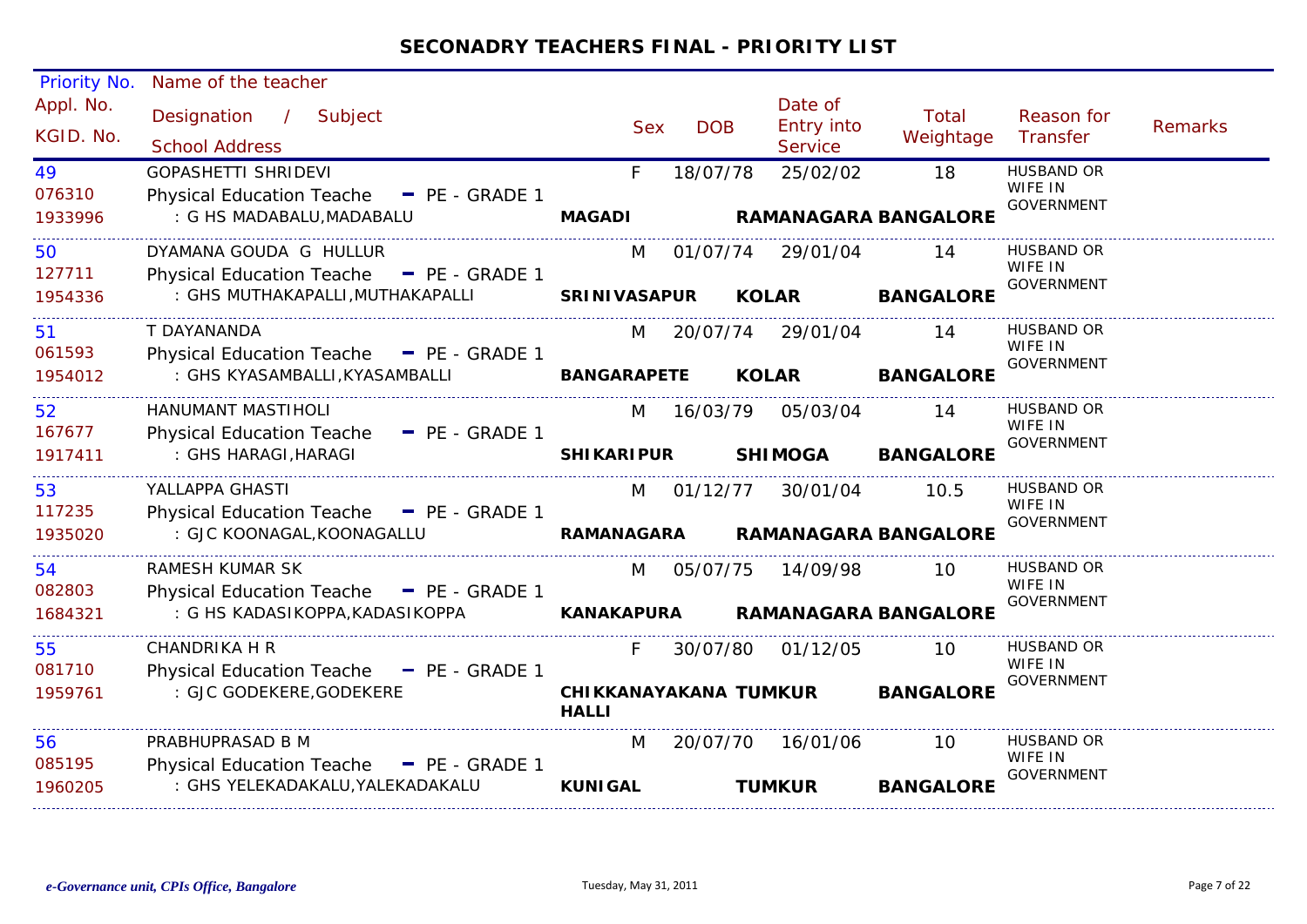| <b>Priority No.</b>    | Name of the teacher                                                                               |                     |               |                                         |                              |                                                   |                |
|------------------------|---------------------------------------------------------------------------------------------------|---------------------|---------------|-----------------------------------------|------------------------------|---------------------------------------------------|----------------|
| Appl. No.<br>KGID. No. | Designation /<br>Subject<br><b>School Address</b>                                                 | <b>Sex</b>          | <b>DOB</b>    | Date of<br>Entry into<br><b>Service</b> | Total<br>Weightage           | Reason for<br>Transfer                            | <b>Remarks</b> |
| 57<br>079559           | <b>ERAMMA M G</b><br>Physical Education Teache - PE - GRADE 1                                     | F.                  | 01/06/75      | 20/01/06                                | 10                           | <b>HUSBAND OR</b><br>WIFE IN<br><b>GOVERNMENT</b> |                |
| 1956788                | : GHS LAKSHMIPURA,LAKSHMIPURA                                                                     | <b>SRINIVASAPUR</b> |               | <b>KOLAR</b>                            | <b>BANGALORE</b>             |                                                   |                |
| 58<br>043411           | MADHUCHANDRA<br>Physical Education Teache - PE - GRADE 1                                          | M                   | 19/05/79      | 24/01/06                                | 10                           | <b>HUSBAND OR</b><br>WIFE IN                      |                |
| 1960010                | : GJC I.D.HALLY, I.D.HALLY                                                                        | <b>MADHUGIRI</b>    |               | <b>MADHUGIRI</b>                        | <b>BANGALORE</b>             | <b>GOVERNMENT</b>                                 |                |
| 59<br>140585           | <b>SUNAYNA</b><br>Physical Education Teache - PE - GRADE 1                                        | F.                  |               | 25/08/79 16/02/06                       | 10                           | <b>HUSBAND OR</b><br>WIFE IN                      |                |
| 1960980                | : GCHS SANTHEMAVATHUR, SANTHEMAVATHUR KUNIGAL                                                     |                     | <b>TUMKUR</b> |                                         | <b>BANGALORE</b>             | <b>GOVERNMENT</b>                                 |                |
| 60<br>079333           | <b>GEETA ANGADI</b><br>Physical Education Teache - LANGUAGE KANNADA                               | F.                  |               | 14/08/74  17/02/04                      | 8                            | HUSBAND OR<br>WIFE IN                             |                |
| 1964618                | : G.J.COLLEGE MLK, MOLAKALMUR TOWN                                                                | <b>MOLAKALMUR</b>   |               |                                         | <b>CHITRADURG BANGALORE</b>  | <b>GOVERNMENT</b>                                 |                |
| 61<br>010251           | RAGHAVENDRA NAVI<br>Physical Education Teache - PE - GRADE 1                                      | M                   |               | 01/06/81 03/07/08                       |                              | <b>HUSBAND OR</b><br>WIFE IN                      |                |
| 2128402                | : GHS ALAKERE, ALKERE                                                                             | <b>KUNIGAL</b>      |               | <b>TUMKUR</b>                           | <b>BANGALORE</b>             | <b>GOVERNMENT</b>                                 |                |
| 62<br>232197           | KUMARI H M<br>Physical Education Teache - PE - GRADE 1                                            | F.                  |               | 01/06/82 04/07/08                       |                              | <b>HUSBAND OR</b><br>WIFE IN                      |                |
| 2410155                | : GHS CHAVALIHALLI.G.HATTI,CHAVALIHALLI  CHITRADURGA  CHITRADURG BANGALORE<br><b>GOLLARAHATTI</b> |                     |               |                                         |                              | <b>GOVERNMENT</b>                                 |                |
| 63<br>052087           | SHIVARAJ K R                                                                                      | M                   | 06/05/72      | 12/08/08                                |                              | HUSBAND OR<br>WIFE IN                             |                |
| 2324977                | Physical Education Teache - PE - GRADE 1<br>: GHS BALASANDRA, BALASANDRA                          | <b>MULBAGAL</b>     |               | <b>KOLAR</b>                            | <b>BANGALORE</b>             | <b>GOVERNMENT</b>                                 |                |
| 64<br>032161           | SWARNALATHA BL                                                                                    | F.                  |               | 02/04/64 11/11/94                       | 27                           | OTHER CASES<br><b>WOMEN</b>                       |                |
| 1401909                | Physical Education Teache - PE - GRADE 1<br>: GHS HUDAGURU, HUDUGURU                              | <b>GOWRIBIDANUR</b> |               |                                         | <b>CHIKKABALLA BANGALORE</b> |                                                   |                |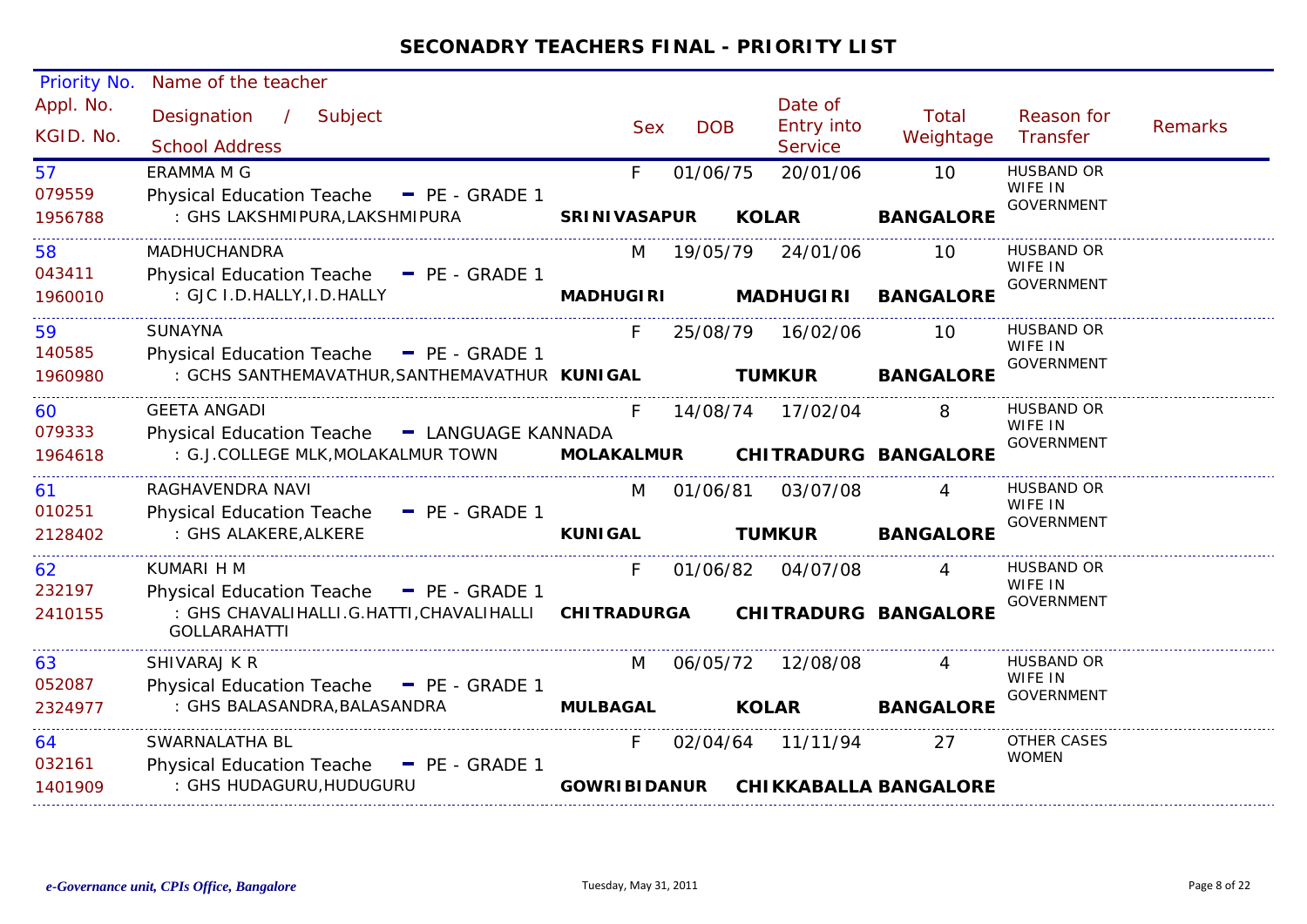| <b>Priority No.</b>    | Name of the teacher                                                               |                   |            |                                  |                              |                                    |                |
|------------------------|-----------------------------------------------------------------------------------|-------------------|------------|----------------------------------|------------------------------|------------------------------------|----------------|
| Appl. No.<br>KGID. No. | Designation / Subject<br><b>School Address</b>                                    | <b>Sex</b>        | <b>DOB</b> | Date of<br>Entry into<br>Service | Total<br>Weightage           | Reason for<br>Transfer             | <b>Remarks</b> |
| 65<br>052539           | <b>HILDA DCOSTA J</b><br>Physical Education Teache - LANGUAGE KANNADA             | F                 | 18/05/67   | 02/01/97                         | 26                           | <b>OTHER CASES</b><br><b>WOMEN</b> |                |
| 1375997                | : GHS MARUTHIPURA, MARUTHIPURA                                                    | <b>HOSANAGAR</b>  |            | <b>SHIMOGA</b>                   | <b>BANGALORE</b>             |                                    |                |
| 66<br>242069           | <b>SUJATHA</b><br>Physical Education Teache - PE - GRADE 1                        | F.                |            | 30/06/72 27/06/97                | 26                           | OTHER CASES<br><b>WOMEN</b>        |                |
| 1463531                | : GCHS K MATHIGHATTA, K.MATTHIGATTA                                               | <b>GUBBI</b>      |            | <b>TUMKUR</b>                    | <b>BANGALORE</b>             |                                    |                |
| 67<br>011184           | <b>LEELAK</b><br>Physical Education Teache - PE - GRADE 1                         | F.                |            | 10/12/70 23/07/97                | 26                           | OTHER CASES<br><b>WOMEN</b>        |                |
| 1428820                | : G HS THAVAREKERE, THAVAREKERE                                                   | <b>HOSAKOTE</b>   |            |                                  | <b>BANGALORE R BANGALORE</b> |                                    |                |
| 68<br>240528           | SHIVAMMA D N<br>Physical Education Teache - PE - GRADE 1                          | F.                |            | 01/08/64 26/06/97                | 24                           | <b>OTHER CASES</b><br><b>WOMEN</b> |                |
| 1414311                | : GHS AVINAHATTI, AVINAHATTI                                                      | <b>HOLALKERE</b>  |            |                                  | CHITRADURG BANGALORE         |                                    |                |
| 69<br>013576           | GOPASHETTI SHRIDEVI<br>Physical Education Teache - PE - GRADE 1                   | F.                |            | 18/07/78 25/02/02                | 18                           | <b>OTHER CASES</b><br><b>WOMEN</b> |                |
| 1933996                | : G HS MADABALU, MADABALU                                                         | <b>MAGADI</b>     |            |                                  | <b>RAMANAGARA BANGALORE</b>  |                                    |                |
| 70<br>228701           | SAVITHA K V<br>Physical Education Teache - PE - GRADE 1                           | F.                | 16/07/76   | 01/07/02                         | 16                           | OTHER CASES<br><b>WOMEN</b>        |                |
| 1947533                | : GHS BILIKI, BILAKI                                                              | <b>SHIKARIPUR</b> |            | <b>SHIMOGA</b>                   | <b>BANGALORE</b>             |                                    |                |
| 71<br>040266           | MEENA KUMARI T N<br>Physical Education Teache - PE - GRADE 1                      | F.                | 25/02/71   | 26/02/99                         | 14                           | <b>OTHER CASES</b><br><b>WOMEN</b> |                |
| 1619912                | : GJC GIRLS KUNIGAL W-6,KUNIGAL (TMC)<br>WARD 6                                   | <b>KUNIGAL</b>    |            | <b>TUMKUR</b>                    | <b>BANGALORE</b>             |                                    |                |
| 72                     | SAROJINI SIDDAPPA KADAPPANAVAR                                                    | F.                | 20/07/70   | 27/09/01                         | 14                           | OTHER CASES                        |                |
| 124866<br>1794025      | Physical Education Teache - PE - GRADE 1<br>: GPUC ANAVERI, ANAVERI               | <b>BHADRAVATI</b> |            | <b>SHIMOGA</b>                   | <b>BANGALORE</b>             | <b>WOMEN</b>                       |                |
| 73                     | RAMADEVI V                                                                        | F.                |            | 09/07/66 05/04/04                | 12                           | OTHER CASES<br><b>WOMEN</b>        |                |
| 105947<br>1936456      | Physical Education Teache - PE - GRADE 1<br>: G HS SAMETHANAHALLI, SAMETHANAHALLI | <b>HOSAKOTE</b>   |            |                                  | <b>BANGALORE R BANGALORE</b> |                                    |                |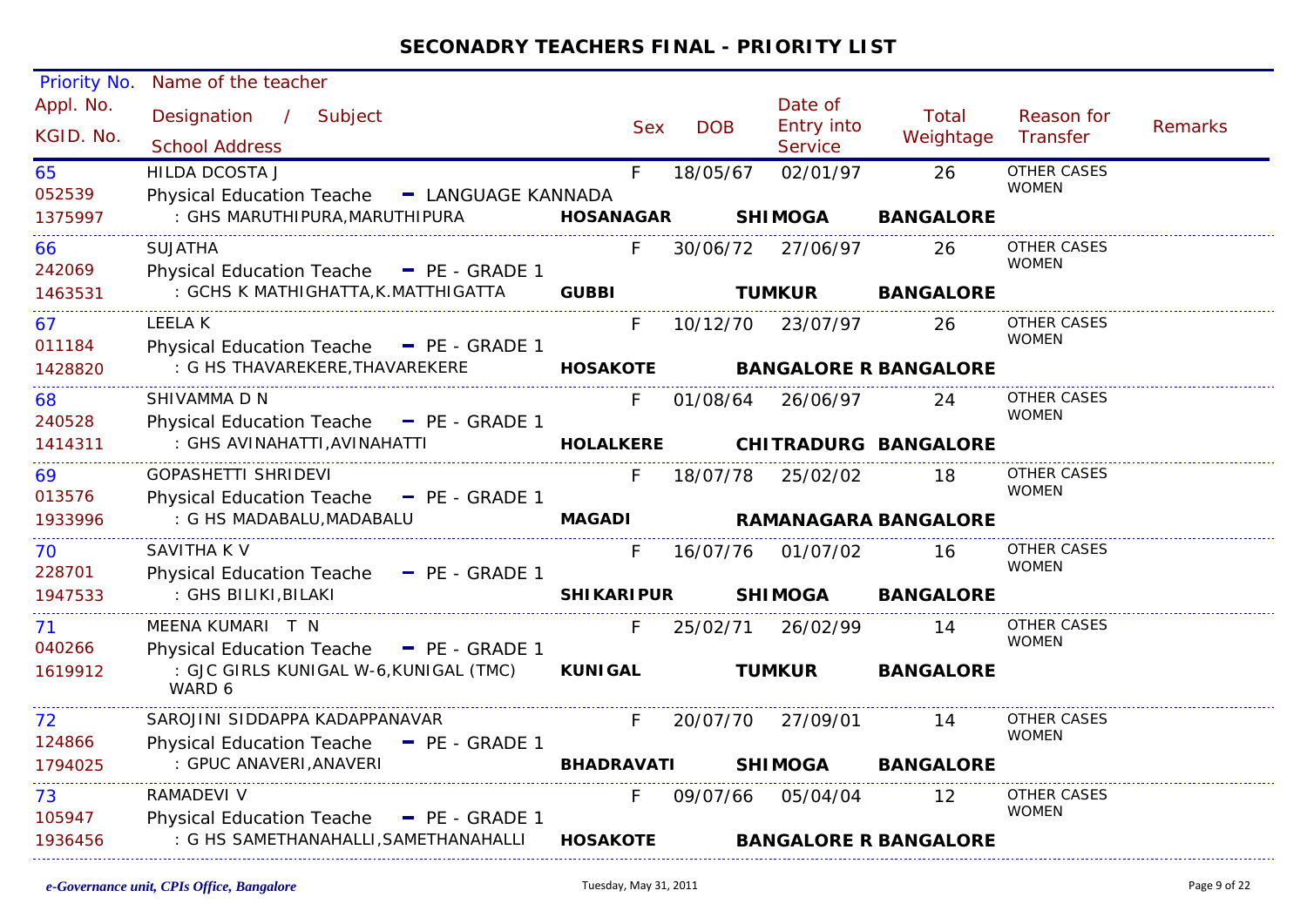| Priority No.            | Name of the teacher                                                                                                      |                     |            |                                                         |                    |                                    |                |
|-------------------------|--------------------------------------------------------------------------------------------------------------------------|---------------------|------------|---------------------------------------------------------|--------------------|------------------------------------|----------------|
| Appl. No.<br>KGID. No.  | Designation<br>$\frac{1}{2}$<br>Subject<br><b>School Address</b>                                                         | <b>Sex</b>          | <b>DOB</b> | Date of<br><b>Entry into</b><br>Service                 | Total<br>Weightage | Reason for<br>Transfer             | <b>Remarks</b> |
| 74<br>097334            | <b>MADHU S R</b><br>Physical Education Teache - PE - GRADE 1                                                             | F.                  | 16/03/82   | 29/01/04                                                | 10.5               | <b>OTHER CASES</b><br><b>WOMEN</b> |                |
| 1935851                 | : G HS SHIVANAHALLI, SHIVANAHALLI                                                                                        | <b>KANAKAPURA</b>   |            | <b>RAMANAGARA BANGALORE</b>                             |                    |                                    |                |
| 75<br>051602            | <b>ASHWINI BK</b><br>Physical Education Teache - PE - GRADE 1                                                            | F.                  |            | 20/01/77 10/02/06                                       |                    | OTHER CASES<br><b>WOMEN</b>        |                |
| 1937048                 | : G HS(COM)ARALUMALLIGE, DODDA<br><b>BALLAPURA TOWN</b>                                                                  |                     |            | DODDABALLAPURA BANGALORE R BANGALORE                    |                    |                                    |                |
| 76<br>023851            | SAWETHA RADDER<br>Physical Education Teache - PE - GRADE 1                                                               |                     | 20/05/84   | 03/05/07                                                | 8                  | OTHER CASES<br><b>WOMEN</b>        |                |
| 2265497                 | : GCHS NONABURU, NONABURU                                                                                                | <b>THIRTHAHALLI</b> |            | <b>SHIMOGA</b>                                          | <b>BANGALORE</b>   |                                    |                |
| 77<br>037007            | K THULASIMALA<br>Physical Education Teache - PE - GRADE 1                                                                | F.                  | 29/06/80   | 28/01/04                                                |                    | OTHER CASES<br><b>WOMEN</b>        |                |
| 1953662                 | : GJC BAGEPALLI, WARD NO: 10                                                                                             | <b>BAGEPALLY</b>    |            | <b>CHIKKABALLA BANGALORE</b>                            |                    |                                    |                |
| 78<br>173003            | O K ARATHI<br>Physical Education Teache - PE - GRADE 1                                                                   | F.                  | 12/02/73   | 30/01/04                                                |                    | OTHER CASES<br><b>WOMEN</b>        |                |
| 1305220                 | $:$ GHS<br>JEEVANABHIMANAGARA, JEEVANBHIMANAGARA<br><b>BMP W</b>                                                         | SOUTH4              |            | <b>BANGALORE S BANGALORE</b>                            |                    |                                    |                |
| 79<br>064179            | SOWBHAGYA H C<br>Physical Education Teache - PE - GRADE 1                                                                | F.                  | 15/05/75   | 04/07/08                                                | 4                  | OTHER CASES<br><b>WOMEN</b>        |                |
| 8001975                 | : G HS(COMP) SHIVANAPURA, SHIVANAPURA                                                                                    | <b>HOSAKOTE</b>     |            | <b>BANGALORE R BANGALORE</b>                            |                    |                                    |                |
| 80<br>059054            | SRINIVASAGOWDA E<br>Physical Education Teache - PE - GRADE 1                                                             | M                   | 01/01/61   | 26/10/84                                                | 43                 | <b>OFFICE BEARER</b>               |                |
| 1722593                 | : GIRLS GOVT HIGH SCHOOL, MULBAGAL                                                                                       | <b>MULBAGAL</b>     |            | <b>KOLAR</b>                                            | <b>BANGALORE</b>   |                                    |                |
| 81<br>235960<br>1194104 | <b>BYRAPPA K</b><br><b>Physical Education Teache</b><br>$\blacksquare$ PE - GRADE 1<br>: G.COM.H S HALVARTHY, HALUVARTHI | M                   |            | 01/06/61 10/02/87<br>DAVANAGERE(N) DAVANAGERE BANGALORE | 27                 | <b>OFFICE BEARER</b>               |                |
|                         |                                                                                                                          |                     |            |                                                         |                    |                                    |                |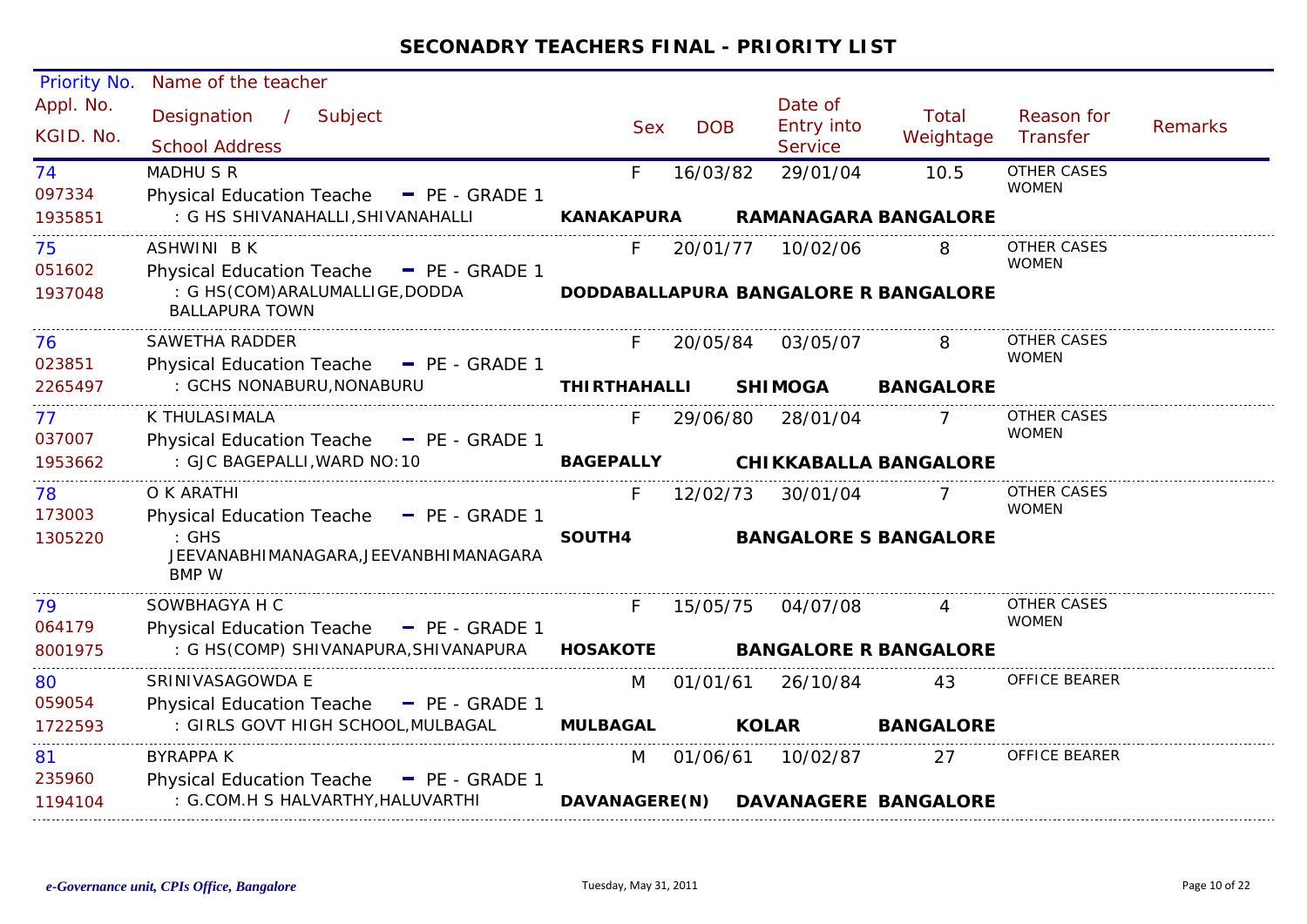| Priority No.           | Name of the teacher                                                                          |                     |            |                                                |                              |                        |                |
|------------------------|----------------------------------------------------------------------------------------------|---------------------|------------|------------------------------------------------|------------------------------|------------------------|----------------|
| Appl. No.<br>KGID. No. | Designation /<br>Subject<br><b>School Address</b>                                            | <b>Sex</b>          | <b>DOB</b> | Date of<br><b>Entry into</b><br><b>Service</b> | Total<br>Weightage           | Reason for<br>Transfer | <b>Remarks</b> |
| 82<br>244146           | SRINIVASAGOWDA E<br>Physical Education Teache - PE - GRADE 1                                 | M                   | 01/01/61   | 13/06/95                                       | 23                           | OFFICE BEARER          |                |
| 1722593                | : GJC MULBAGAL, MULBAGAL                                                                     | <b>MULBAGAL</b>     |            | <b>KOLAR</b>                                   | <b>BANGALORE</b>             |                        |                |
| 83<br>026444           | RAMULU P T<br>Physical Education Teache - PE - GRADE 1                                       | M                   | 04/06/57   | 01/02/82                                       | 56                           | OTHER CASES MEN        |                |
| 715914                 | : G.H.S BANDRAVI, J.B. HALLI                                                                 | <b>MOLAKALMUR</b>   |            |                                                | <b>CHITRADURG BANGALORE</b>  |                        |                |
| 84<br>058088           | <b>G RUDRASWAMY</b><br>Physical Education Teache - PE- GRADE 2                               | M                   |            | 25/08/54 27/10/78                              | 55                           | OTHER CASES MEN        |                |
| 599152                 | : GCHS KANNANGI, KANNANGI                                                                    | <b>THIRTHAHALLI</b> |            | <b>SHIMOGA</b>                                 | <b>BANGALORE</b>             |                        |                |
| 85                     | <b>KAMBAIAH R</b>                                                                            | M                   | 03/04/63   | 23/01/84                                       | 52                           | OTHER CASES MEN        |                |
| 165967<br>759066       | Physical Education Teache - PE- GRADE 2<br>: G JC DEVALAPURA, DEVALAPURA                     | <b>HOSAKOTE</b>     |            |                                                | <b>BANGALORE R BANGALORE</b> |                        |                |
| 86<br>004648           | SHANKARAPPA G<br>Physical Education Teache - PE - GRADE 1                                    | M                   | 10/12/58   | 28/02/87                                       | 48                           | OTHER CASES MEN        |                |
| 1130284                | : GHS DODDA AGRAHARA, DODDAAGRAHARA                                                          | <b>SIRA</b>         |            | <b>MADHUGIRI</b>                               | <b>BANGALORE</b>             |                        |                |
| 87<br>017039           | CHALUVARAJU NG<br>Physical Education Teache - PE- GRADE 2                                    | M                   | 15/06/62   | 03/09/85                                       | 46                           | OTHER CASES MEN        |                |
| 833966                 | : G.H.S.GOOLLIHATTI, GOOLLIHATTI                                                             | <b>HOSADURGA</b>    |            |                                                | <b>CHITRADURG BANGALORE</b>  |                        |                |
| 88<br>091301           | M C AMRUTHALINGAIAH<br>Physical Education Teache - PE- GRADE 2                               | M                   | 02/01/61   | 17/11/88                                       | 44                           | OTHER CASES MEN        |                |
| 1068427                | : GJC - BILICHODU, BILICHODU                                                                 | <b>JAGALUR</b>      |            |                                                | <b>DAVANAGERE BANGALORE</b>  |                        |                |
| 89                     | <b>MUNIREDDY M</b>                                                                           | M                   | 22/07/58   | 02/01/86                                       | 43                           | OTHER CASES MEN        |                |
| 212773<br>1149172      | Physical Education Teache - PE - GRADE 1<br>: BEO, SRINIVASAPUR, BEO, SRINIVASAPUR           | <b>SRINIVASAPUR</b> |            | <b>KOLAR</b>                                   | <b>BANGALORE</b>             |                        |                |
| 90                     | T KESHAVAMURTHY                                                                              | M                   | 26/06/62   | 04/10/88                                       | 42                           | OTHER CASES MEN        |                |
| 023864<br>1160470      | <b>Physical Education Teache</b><br>$P_{E}$ - GRADE 2<br>: GHS.P MAHADDEVAURA, MAHADDEVAPURA | <b>CHALLAKERE</b>   |            |                                                | <b>CHITRADURG BANGALORE</b>  |                        |                |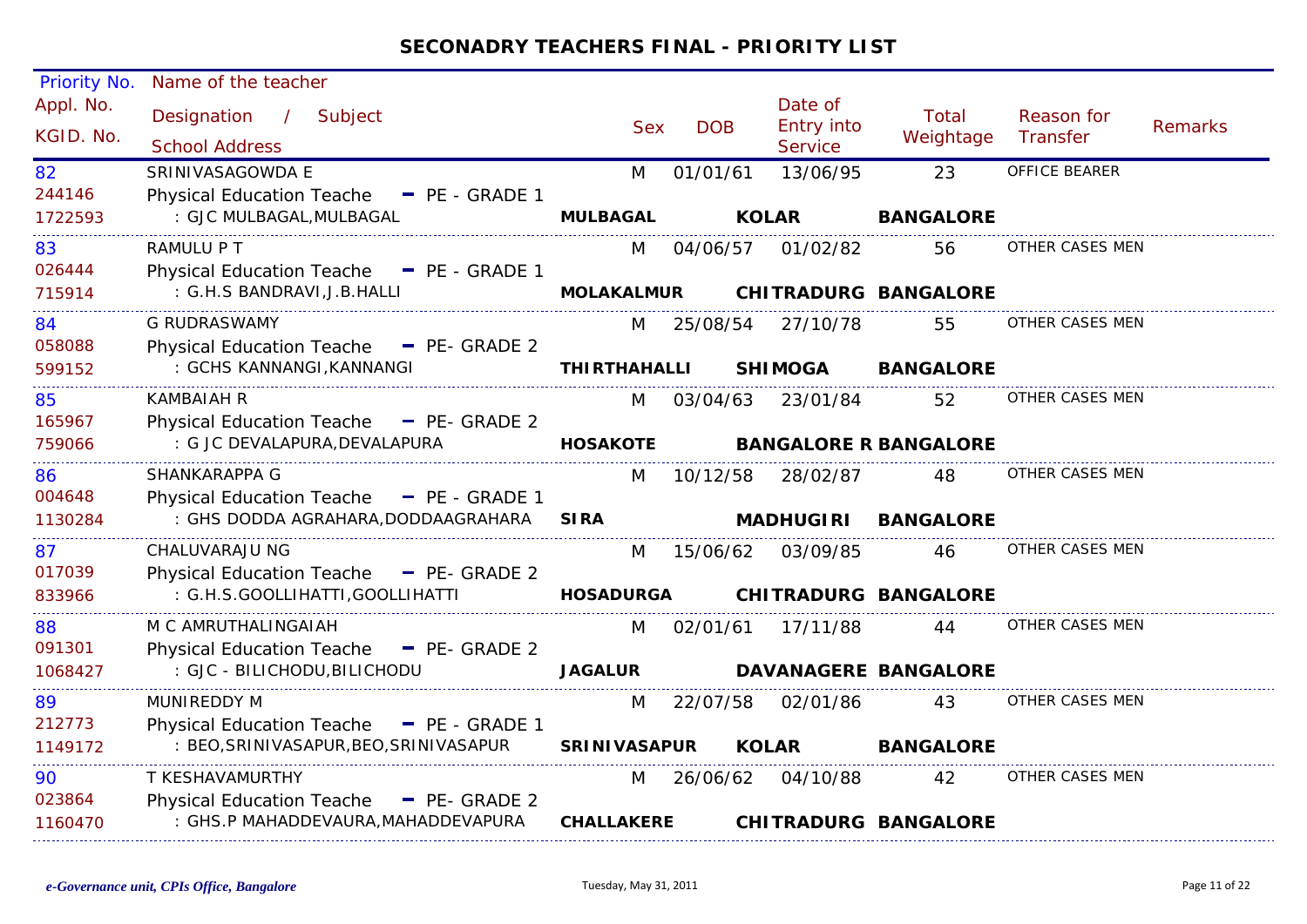| Priority No.           | Name of the teacher                                                                           |                    |            |            |                                  |                                      |                        |                |
|------------------------|-----------------------------------------------------------------------------------------------|--------------------|------------|------------|----------------------------------|--------------------------------------|------------------------|----------------|
| Appl. No.<br>KGID. No. | Designation<br>/ Subject<br><b>School Address</b>                                             |                    | <b>Sex</b> | <b>DOB</b> | Date of<br>Entry into<br>Service | <b>Total</b><br>Weightage            | Reason for<br>Transfer | <b>Remarks</b> |
| 91                     | A R MURUGENDRAPPA                                                                             | M                  |            | 15/06/64   | 23/12/89                         | 40                                   | OTHER CASES MEN        |                |
| 071550                 | <b>Physical Education Teache</b><br>$P_E$ - GRADE 2                                           |                    |            |            |                                  |                                      |                        |                |
| 1176222                | : Govt TTI, TALUK SORAB,                                                                      | <b>SORAB</b>       |            |            | <b>SHIMOGA</b>                   | <b>BANGALORE</b>                     |                        |                |
| 92                     | NARAYANA K                                                                                    | M                  |            | 24/01/59   | 20/02/91                         | 38                                   | OTHER CASES MEN        |                |
| 132261                 | Physical Education Teache - PE - GRADE 1                                                      |                    |            |            |                                  |                                      |                        |                |
| 1130497                | : GHS VADDAGERE, VADDAGERE                                                                    | <b>KORATAGERE</b>  |            |            | <b>MADHUGIRI</b>                 | <b>BANGALORE</b>                     |                        |                |
| 93                     | PARASHURAMAPPA M E                                                                            | M                  |            | 11/07/59   | 03/10/92                         | 38                                   | OTHER CASES MEN        |                |
| 133076                 | - PE - GRADE 1<br><b>Physical Education Teache</b>                                            |                    |            |            |                                  |                                      |                        |                |
| 1166069                | : GJC<br>VISHWANATHAPURA, VISHWANATHAPURA                                                     | <b>DEVANAHALLI</b> |            |            |                                  | <b>BANGALORE R BANGALORE</b>         |                        |                |
| 94                     | <b>VENKATESHA K</b>                                                                           | M                  |            | 21/05/62   | 20/02/91                         | 37                                   | OTHER CASES MEN        |                |
| 235976<br>1129804      | Physical Education Teache - PE - GRADE 1<br>: GOVT PU COLLEGE JAGALUR, JAG WARD NO 11 JAGALUR |                    |            |            |                                  | DAVANAGERE BANGALORE                 |                        |                |
| 95                     | SRISHLYAPPA K                                                                                 | M                  |            | 20/09/62   | 28/09/92                         | 34                                   | OTHER CASES MEN        |                |
| 101232                 | Physical Education Teache - PE - GRADE 1                                                      |                    |            |            |                                  |                                      |                        |                |
| 1131475                | : GHS IKKANUR, IKKANUR                                                                        | <b>HIRIYUR</b>     |            |            |                                  | <b>CHITRADURG BANGALORE</b>          |                        |                |
| 96                     | CHIKKANNA                                                                                     | M                  |            | 10/05/61   | 09/04/94                         | 34                                   | OTHER CASES MEN        |                |
| 038774                 | <b>Physical Education Teache</b><br>- PE- GRADE 2                                             |                    |            |            |                                  |                                      |                        |                |
| 1051961                | : GHS CHELUR, CHELUR                                                                          | <b>BAGEPALLY</b>   |            |            |                                  | <b>CHIKKABALLA BANGALORE</b>         |                        |                |
| 97                     | <b>SREENIVASAPPA</b>                                                                          | M                  |            | 22/03/59   | 03/09/85                         | 33                                   | OTHER CASES MEN        |                |
| 086769                 | Physical Education Teache - PE - GRADE 1                                                      |                    |            |            |                                  |                                      |                        |                |
| 1148695                | : GJC CHICKABALLAPUR, WARD NO: 21                                                             |                    |            |            |                                  | CHIKKABALLAPUR CHIKKABALLA BANGALORE |                        |                |
| 98                     | <b>MANOHARA D</b>                                                                             | M                  |            | 05/04/61   | 19/02/91                         | 33                                   | OTHER CASES MEN        |                |
| 095047                 | Physical Education Teache - PE - GRADE 1                                                      |                    |            |            |                                  |                                      |                        |                |
| 1148067                | : GHS KANNAMANGALA, KANNAMANGALA                                                              | SOUTH4             |            |            |                                  | <b>BANGALORE S BANGALORE</b>         |                        |                |
| 99                     | SHIVALINGAIAH K                                                                               | M                  |            | 15/03/58   | 08/06/85                         | 32                                   | OTHER CASES MEN        |                |
| 009207                 | <b>Physical Education Teache</b><br>$P_{E}$ - GRADE 1                                         |                    |            |            |                                  |                                      |                        |                |
| 738968                 | : GJC MASKAL, MASKAL                                                                          | <b>TUMKUR</b>      |            |            | <b>TUMKUR</b>                    | <b>BANGALORE</b>                     |                        |                |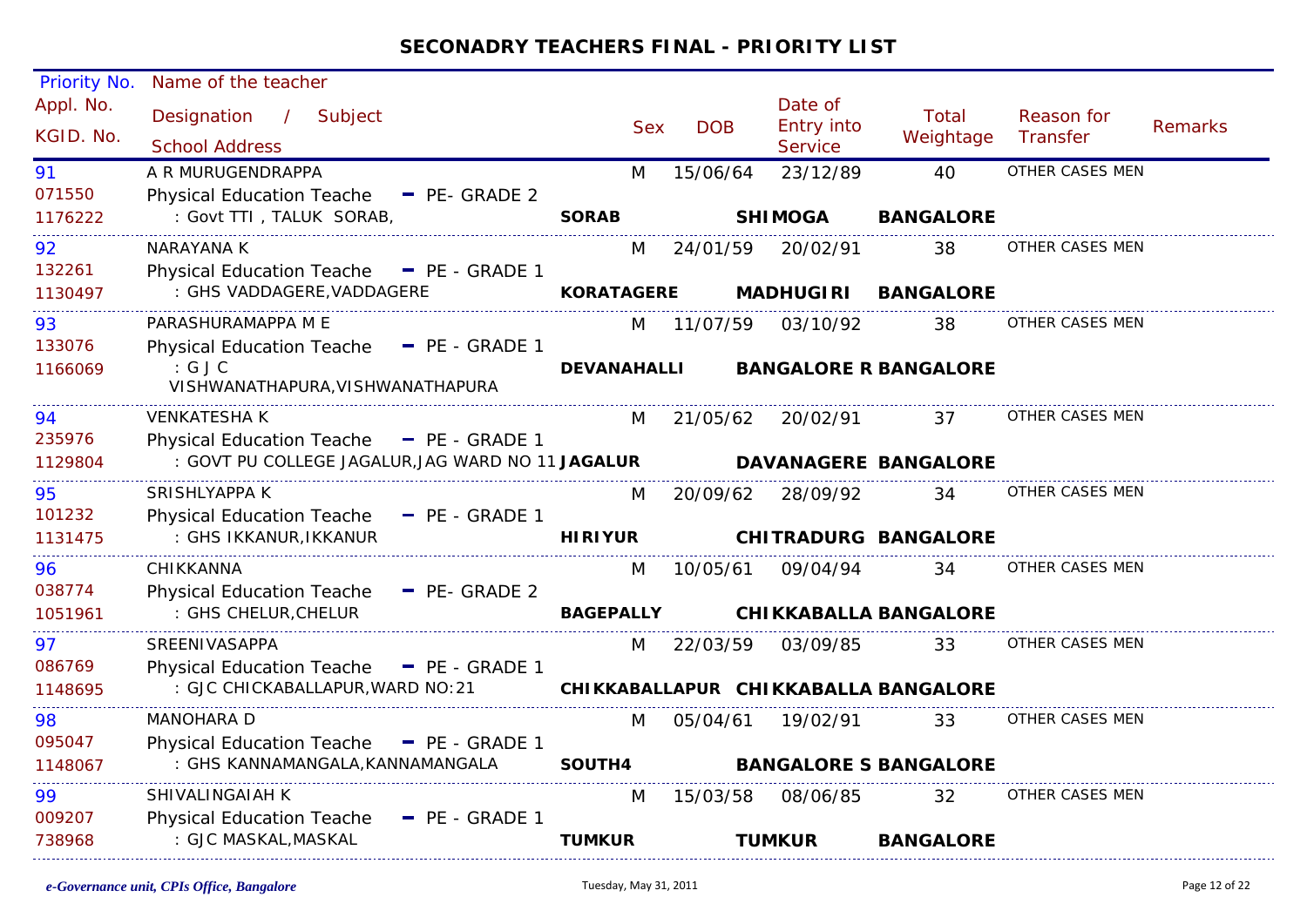| Priority No.           | Name of the teacher                                              |                     |            |                                         |                              |                        |                |
|------------------------|------------------------------------------------------------------|---------------------|------------|-----------------------------------------|------------------------------|------------------------|----------------|
| Appl. No.<br>KGID. No. | Subject<br>Designation<br>$\mathcal{L}$<br><b>School Address</b> | <b>Sex</b>          | <b>DOB</b> | Date of<br><b>Entry into</b><br>Service | <b>Total</b><br>Weightage    | Reason for<br>Transfer | <b>Remarks</b> |
| 100                    | <b>RANGAPPA G</b>                                                | M                   | 01/06/63   | 16/09/93                                | 32                           | OTHER CASES MEN        |                |
| 025819                 | <b>Physical Education Teache</b><br>$P_{E}$ - GRADE 1            |                     |            |                                         |                              |                        |                |
| 1239921                | : G.HS.AMBALAGERE, AMBALAGERE                                    | <b>HIRIYUR</b>      |            |                                         | <b>CHITRADURG BANGALORE</b>  |                        |                |
| 101                    | SHANMUKHAPPA H E                                                 | M                   | 02/07/58   | 20/07/94                                | 32                           | OTHER CASES MEN        |                |
| 059565                 | <b>Physical Education Teache</b><br>$=$ PE - GRADE 1             |                     |            |                                         |                              |                        |                |
| 1372262                | : GPUC BARUR, BARUR                                              | <b>SAGAR</b>        |            | <b>SHIMOGA</b>                          | <b>BANGALORE</b>             |                        |                |
| 102                    | MURAB HUSSAIN MEERA SAB                                          | M                   | 24/04/58   | 21/07/94                                | 32                           | OTHER CASES MEN        |                |
| 129093                 | <b>Physical Education Teache</b><br>$P = PE - GRADE 1$           |                     |            |                                         |                              |                        |                |
| 1371514                | : NETAJI SCB GHS<br>HUNASEKATTE, HUNASEKATTE                     | <b>BHADRAVATI</b>   |            | <b>SHIMOGA</b>                          | <b>BANGALORE</b>             |                        |                |
| 103                    | HANUMANTHARAYAPPA B S                                            | M                   | 26/09/64   | 21/07/94                                | 32                           | OTHER CASES MEN        |                |
| 098991                 | Physical Education Teache - PE - GRADE 1                         |                     |            |                                         |                              |                        |                |
| 1288771                | : GJC PURAVARA, PURAVARA                                         | <b>MADHUGIRI</b>    |            | <b>MADHUGIRI</b>                        | <b>BANGALORE</b>             |                        |                |
| 104                    | CHANDRAMOWLI G S                                                 | M                   | 01/06/59   | 23/07/94                                | 32                           | OTHER CASES MEN        |                |
| 013587                 | <b>Physical Education Teache</b><br>$-$ PE - GRADE 1             |                     |            |                                         |                              |                        |                |
| 1317937                | : G HS VAGATA, VAGATA                                            | <b>HOSAKOTE</b>     |            |                                         | <b>BANGALORE R BANGALORE</b> |                        |                |
| 105                    | <b>GOPALGOWDA S</b>                                              | M                   | 18/06/62   | 23/07/94                                | 32                           | OTHER CASES MEN        |                |
| 089927                 | Physical Education Teache - PE- GRADE 2                          |                     |            |                                         |                              |                        |                |
| 1305806                | : GOVT COMPOSITE HIGH SCHOOL<br>KAKOLU, KAKOLU                   | NORTH4              |            | <b>BANGALORE</b>                        | <b>BANGALORE</b>             |                        |                |
| 106                    | NAGARAJAPPA K                                                    | M                   | 12/03/66   | 26/07/94                                | 32                           | OTHER CASES MEN        |                |
| 026234                 | <b>Physical Education Teache</b><br>$P_{E}$ - GRADE 1            |                     |            |                                         |                              |                        |                |
| 1315679                | : GOVT COMP. H.S KABBUR, KABBUR                                  | DAVANAGERE(S)       |            |                                         | <b>DAVANAGERE BANGALORE</b>  |                        |                |
| 107                    | KENCHAVEERAPPA N K                                               | M                   | 22/10/61   | 29/07/94                                | 32                           | OTHER CASES MEN        |                |
| 177888                 | <b>Physical Education Teache</b><br>- PE - GRADE 1               |                     |            |                                         |                              |                        |                |
| 1280217                | : GHS KURUDI, KURUDI                                             | <b>GOWRIBIDANUR</b> |            |                                         | <b>CHIKKABALLA BANGALORE</b> |                        |                |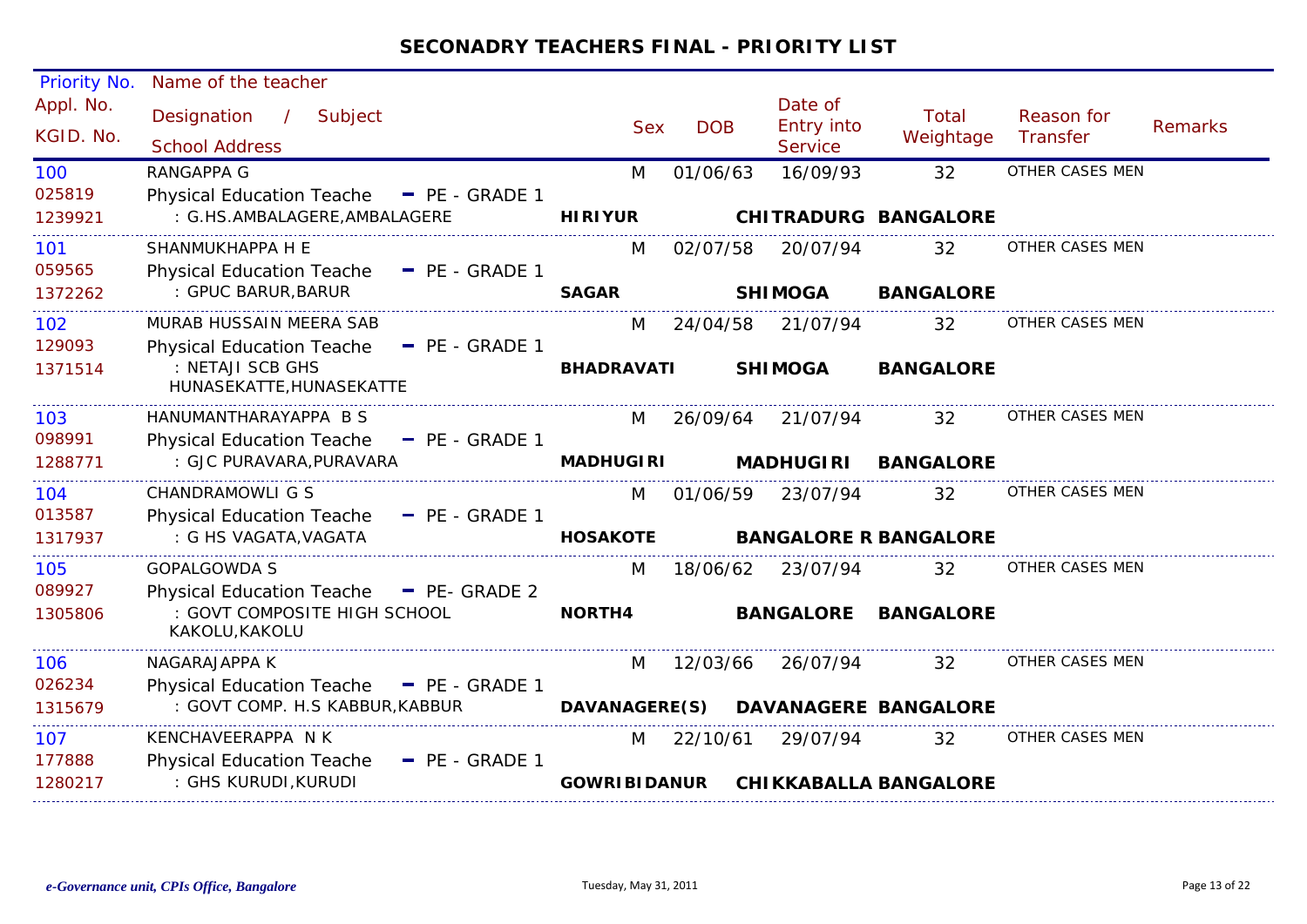| <b>Priority No.</b>    | Name of the teacher                                                                                  |                   |            |                                         |                                      |                        |         |
|------------------------|------------------------------------------------------------------------------------------------------|-------------------|------------|-----------------------------------------|--------------------------------------|------------------------|---------|
| Appl. No.<br>KGID. No. | Designation<br>$\frac{1}{2}$<br>Subject<br><b>School Address</b>                                     | <b>Sex</b>        | <b>DOB</b> | Date of<br>Entry into<br><b>Service</b> | Total<br>Weightage                   | Reason for<br>Transfer | Remarks |
| 108                    | CHIDANANDASWAMY                                                                                      | M                 | 10/06/70   | 01/08/94                                | 32                                   | OTHER CASES MEN        |         |
| 101085<br>129730       | <b>Physical Education Teache</b><br>$P_{E}$ - GRADE 1<br>: GOVT HS. MD.KOTE, MADAKARINAIKANA<br>KOTE | <b>HIRIYUR</b>    |            |                                         | <b>CHITRADURG BANGALORE</b>          |                        |         |
| 109                    | LOKESHAPPA K M                                                                                       | M                 | 08/08/61   | 15/11/94                                | 32                                   | OTHER CASES MEN        |         |
| 080460<br>1371759      | Physical Education Teache - PE - GRADE 1<br>: GHS NAGARA, NAGARA                                     | <b>HOSANAGAR</b>  |            | <b>SHIMOGA</b>                          | <b>BANGALORE</b>                     |                        |         |
| 110                    | DEVEERAPPA R S                                                                                       |                   |            | M 02/07/62 15/11/94                     | 32                                   | OTHER CASES MEN        |         |
| 077401<br>1311398      | Physical Education Teache - PE - GRADE 1<br>: GGHS - NALLURU, NALLURU                                | <b>CHANNAGIRI</b> |            |                                         | <b>DAVANAGERE BANGALORE</b>          |                        |         |
| 111                    | K H GANESHAPPA                                                                                       | M                 | 14/06/61   | 16/11/94                                | 32                                   | OTHER CASES MEN        |         |
| 034965<br>1177933      | Physical Education Teache - PE - GRADE 1<br>: GJC - BANNIKODU, BANNIKODU                             | <b>HARI HARA</b>  |            |                                         | <b>DAVANAGERE BANGALORE</b>          |                        |         |
| 112<br>050298          | VISHWANATH GOUDAR<br>Physical Education Teache - PE- GRADE 2                                         | M                 | 01/07/62   | 15/07/94                                | 30                                   | OTHER CASES MEN        |         |
| 1317956                | : G HS TUBAGERE, TUBUGERE                                                                            |                   |            |                                         | DODDABALLAPURA BANGALORE R BANGALORE |                        |         |
| 113<br>118640          | SRINIVASA H<br>Physical Education Teache - PE - GRADE 1                                              | M                 | 08/04/67   | 20/07/94                                | 30                                   | OTHER CASES MEN        |         |
| 1278829                | : G.J.C.D.T. VATTI, D.T. VATTI                                                                       | <b>HOSADURGA</b>  |            |                                         | <b>CHITRADURG BANGALORE</b>          |                        |         |
| 114<br>064774          | H P SHIVALINGAPPA<br>Physical Education Teache - PE - GRADE 1                                        |                   | M 01/10/63 | 21/07/94                                | 30                                   | OTHER CASES MEN        |         |
| 1289217                | : GHS KAREKATTE, KAREKATTE                                                                           | <b>CHANNAGIRI</b> |            |                                         | <b>DAVANAGERE BANGALORE</b>          |                        |         |
| 115<br>044279          | <b>KAKI MALLAIAH</b><br>Physical Education Teache - PE - GRADE 1                                     | M                 | 24/07/64   | 21/07/94                                | 30                                   | OTHER CASES MEN        |         |
| 1990451                | : GHS BUKKAPATTANA, BUKKAPATNA                                                                       | <b>KORATAGERE</b> |            | <b>MADHUGIRI</b>                        | <b>BANGALORE</b>                     |                        |         |
| 116<br>130309          | PRAKASH C H<br><b>Physical Education Teache</b><br>$\blacksquare$ PE - GRADE 1                       | M                 | 01/06/66   | 21/07/94                                | 30                                   | OTHER CASES MEN        |         |
| 1402528                | : GHS DODDACHELLUR, DODDA CHELLUR                                                                    | <b>CHALLAKERE</b> |            |                                         | <b>CHITRADURG BANGALORE</b>          |                        |         |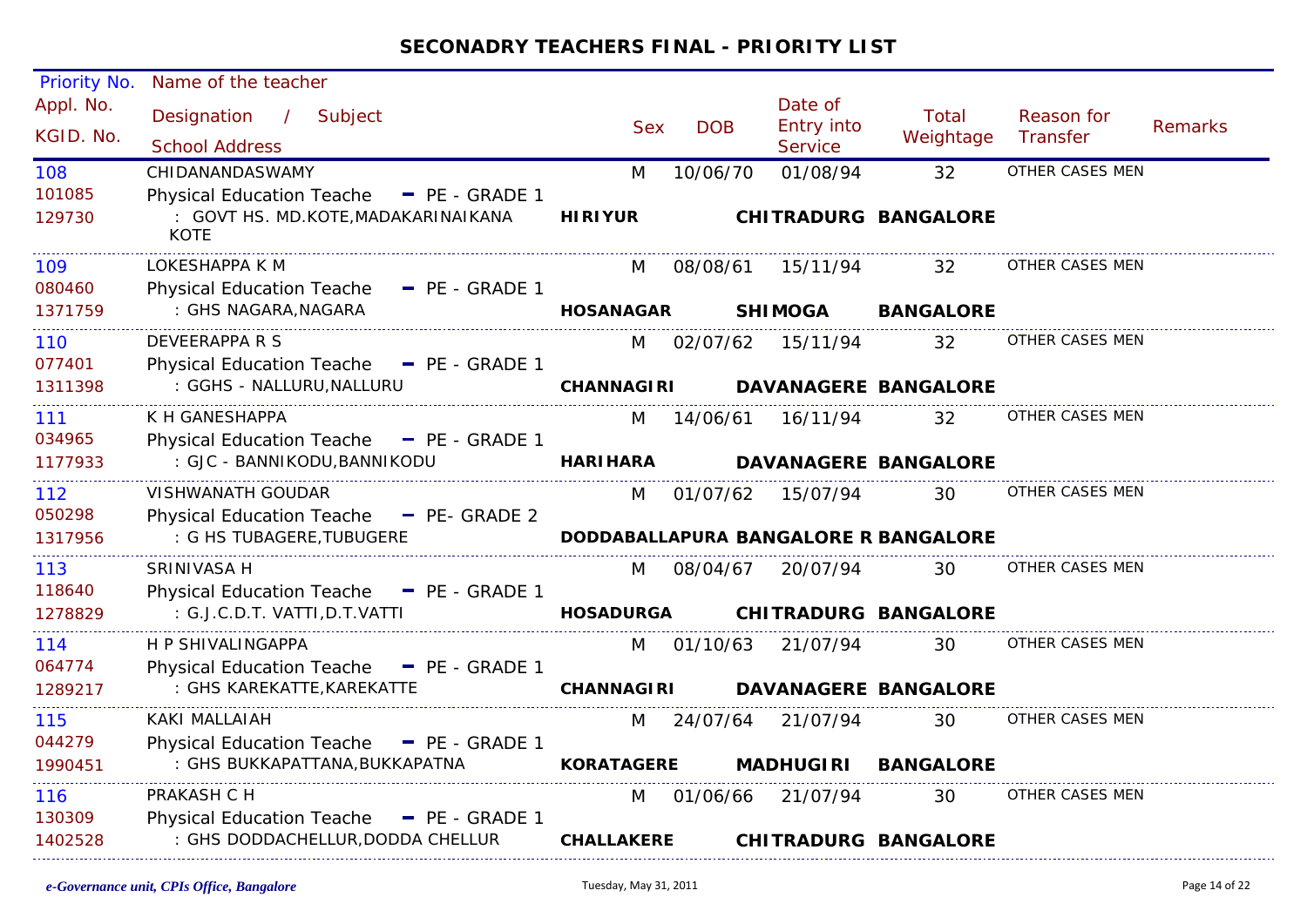| Priority No.           | Name of the teacher                                              |                    |            |                                         |                              |                        |                |
|------------------------|------------------------------------------------------------------|--------------------|------------|-----------------------------------------|------------------------------|------------------------|----------------|
| Appl. No.<br>KGID. No. | Subject<br>Designation<br>$\mathcal{L}$<br><b>School Address</b> | <b>Sex</b>         | <b>DOB</b> | Date of<br><b>Entry into</b><br>Service | Total<br>Weightage           | Reason for<br>Transfer | <b>Remarks</b> |
| 117                    | K BALACHANDRA RAO                                                | M                  | 20/01/65   | 22/07/94                                | 30                           | OTHER CASES MEN        |                |
| 098329                 | <b>Physical Education Teache</b><br>$P_{E}$ - GRADE 1            |                    |            |                                         |                              |                        |                |
| 1311369                | : GHS KANUGODU, KANAGODU                                         | <b>HOSANAGAR</b>   |            | <b>SHIMOGA</b>                          | <b>BANGALORE</b>             |                        |                |
| 118                    | S MUSTHAFA                                                       | M                  | 01/06/64   | 28/10/94                                | 30                           | OTHER CASES MEN        |                |
| 242291                 | Physical Education Teache - PE - GRADE 1                         |                    |            |                                         |                              |                        |                |
| 1265783                | : GJC - MALEBENNURU, MALEBENNURU                                 | <b>HARIHARA</b>    |            |                                         | <b>DAVANAGERE BANGALORE</b>  |                        |                |
| 119                    | RAMESHBABU B                                                     | M                  | 11/12/63   | 09/11/94                                | 30                           | OTHER CASES MEN        |                |
| 165148                 | Physical Education Teache - PE - GRADE 1                         |                    |            |                                         |                              |                        |                |
| 1280303                | : COMPOSIT GOVT HIGH SCHOOL, N VA, N<br>VADDAHALLI               | <b>MULBAGAL</b>    |            | <b>KOLAR</b>                            | <b>BANGALORE</b>             |                        |                |
| 120                    | <b>GAJENDRAPPA K L</b>                                           | M                  | 24/07/62   | 11/11/94                                | 30                           | OTHER CASES MEN        |                |
| 232368                 | Physical Education Teache - PE - GRADE 1                         |                    |            |                                         |                              |                        |                |
| 1279349                | : GPUC HOLEHONNUR, HOLEHONNURU                                   | <b>BHADRAVATI</b>  |            | <b>SHIMOGA</b>                          | <b>BANGALORE</b>             |                        |                |
| 121                    | R MAHESWARAPPA                                                   | M                  | 29/03/63   | 12/11/94                                | 30                           | OTHER CASES MEN        |                |
| 177519                 | Physical Education Teache - PE - GRADE 1                         |                    |            |                                         |                              |                        |                |
| 1280273                | : GHS GOWRASAMUDRA, GOWRASAMUDRA                                 | <b>CHALLAKERE</b>  |            |                                         | <b>CHITRADURG BANGALORE</b>  |                        |                |
| 122                    | K M LOKAPPA                                                      | M                  | 16/07/64   | 16/11/94                                | 30                           | OTHER CASES MEN        |                |
| 122744                 | <b>Physical Education Teache</b><br>- PE - GRADE 1               |                    |            |                                         |                              |                        |                |
| 1278758                | : GHS -<br>YARECHIKKANAHALLI, YARACHIKKANAHALLI                  | <b>HONNALI</b>     |            |                                         | <b>DAVANAGERE BANGALORE</b>  |                        |                |
| 123                    | K N RAMAKRISHNA                                                  | M                  | 22/12/59   | 21/11/95                                | 30                           | OTHER CASES MEN        |                |
| 012068                 | <b>Physical Education Teache</b><br>$-$ PE- GRADE 2              |                    |            |                                         |                              |                        |                |
| 2360627                | : GHS THIMMASANDRA E, THIMMASANDRA E                             | <b>SIDLAGHATTA</b> |            |                                         | <b>CHIKKABALLA BANGALORE</b> |                        |                |
| 124                    | YENKYANAIK L                                                     | M                  | 09/04/73   | 07/01/97                                | 28                           | OTHER CASES MEN        |                |
| 128137                 | <b>Physical Education Teache</b><br>$P_{E}$ - GRADE 1            |                    |            |                                         |                              |                        |                |
| 137591                 | : GPUC ANAVATTI, ANAVATTI                                        | <b>SORAB</b>       |            | <b>SHIMOGA</b>                          | <b>BANGALORE</b>             |                        |                |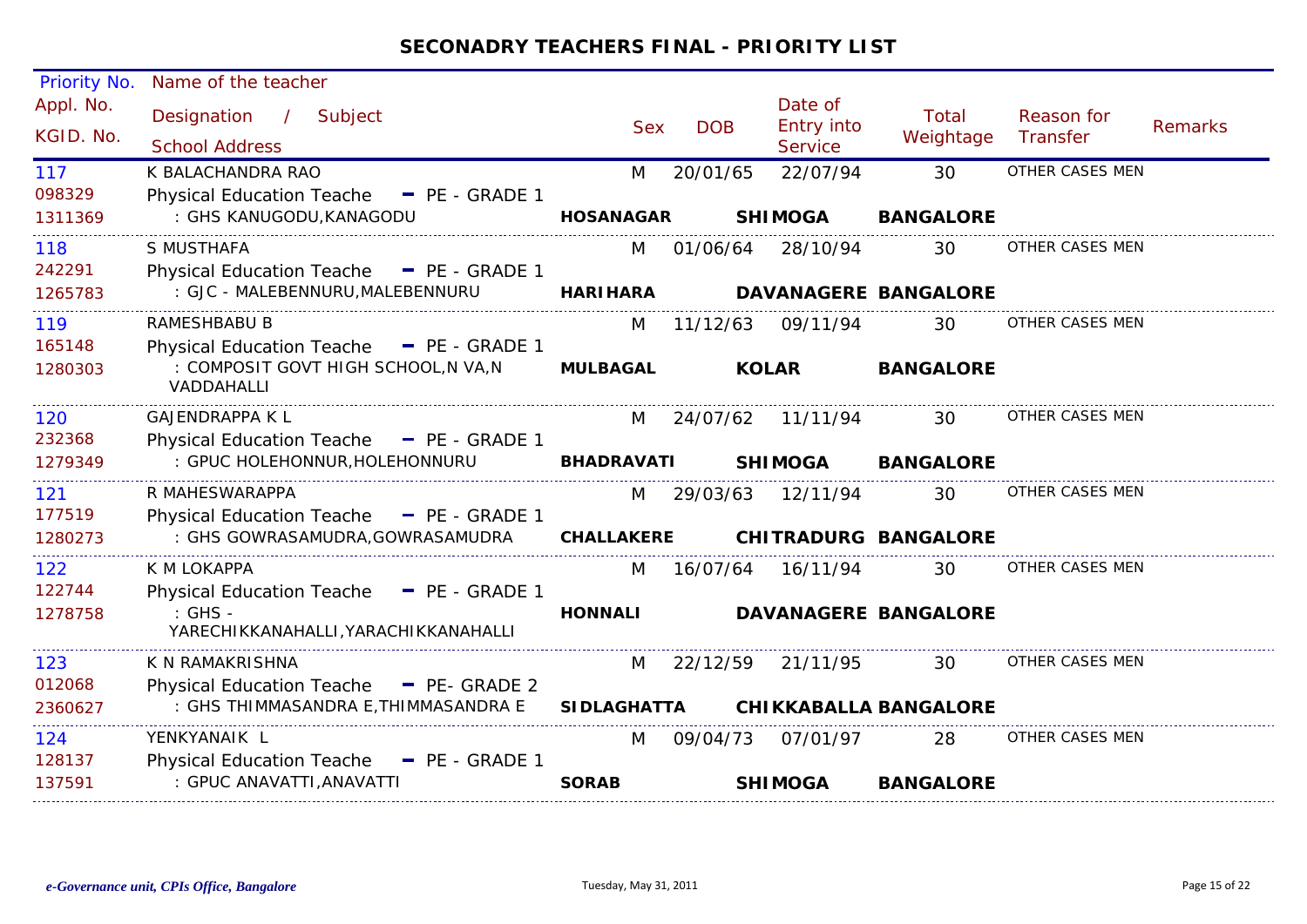| Priority No.           | Name of the teacher                                              |                      |            |                                         |                                      |                        |                |
|------------------------|------------------------------------------------------------------|----------------------|------------|-----------------------------------------|--------------------------------------|------------------------|----------------|
| Appl. No.<br>KGID. No. | Designation<br>$\frac{1}{2}$<br>Subject<br><b>School Address</b> | <b>Sex</b>           | <b>DOB</b> | Date of<br>Entry into<br><b>Service</b> | <b>Total</b><br>Weightage            | Reason for<br>Transfer | <b>Remarks</b> |
| 125                    | <b>KAMALAKAR D</b>                                               | M                    | 18/02/68   | 07/02/97                                | 28                                   | OTHER CASES MEN        |                |
| 110079                 | <b>Physical Education Teache</b><br>$-$ PE - GRADE 1             |                      |            |                                         |                                      |                        |                |
| 1375877                | : GHS KODURU, KODUR                                              | <b>HOSANAGAR</b>     |            | <b>SHIMOGA</b>                          | <b>BANGALORE</b>                     |                        |                |
| 126                    | <b>DEVENDRA Y R</b>                                              | M                    | 06/03/66   | 29/07/94                                | 27.5                                 | OTHER CASES MEN        |                |
| 182499                 | <b>Physical Education Teache</b><br>$-$ PE - GRADE 1             |                      |            |                                         |                                      |                        |                |
| 1277752                | : GHS DIBBUR, DIBBUR                                             |                      |            |                                         | CHIKKABALLAPUR CHIKKABALLA BANGALORE |                        |                |
| 127                    | PRABHAKAR K R                                                    | M                    | 24/05/55   | 02/08/85                                | 26                                   | OTHER CASES MEN        |                |
| 176630                 | Physical Education Teache - PE - GRADE 1                         |                      |            |                                         |                                      |                        |                |
| 693705                 | : GHS ARABIKOTHANUR, ARABHIKOTHANUR                              | <b>KOLAR</b>         |            | <b>KOLAR</b>                            | <b>BANGALORE</b>                     |                        |                |
| 128                    | K SHANMUKHAPPA                                                   | M                    | 20/06/70   | 12/02/97                                | 26                                   | OTHER CASES MEN        |                |
| 209163                 | Physical Education Teache - PE - GRADE 1                         |                      |            |                                         |                                      |                        |                |
| 1393525                | : GHS-KUNCHUR, KUNCHOORU                                         | <b>HARAPANAHALLI</b> |            |                                         | <b>DAVANAGERE BANGALORE</b>          |                        |                |
| 129                    | PUTTAPPA S T                                                     | M                    | 20/07/66   | 14/07/97                                | 26                                   | OTHER CASES MEN        |                |
| 037559                 | Physical Education Teache - PE - GRADE 1                         |                      |            |                                         |                                      |                        |                |
| 1462554                | : Sri Murarjidesai Resi S Bedathur, BEDATHUR                     | <b>MADHUGIRI</b>     |            | <b>MADHUGIRI</b>                        | <b>BANGALORE</b>                     |                        |                |
| 130                    | <b>GANGADHARAIAH</b>                                             | M                    | 01/06/63   | 27/11/97                                | 24                                   | OTHER CASES MEN        |                |
| 024613                 | <b>Physical Education Teache</b><br>$P_{E}$ - GRADE 1            |                      |            |                                         |                                      |                        |                |
| 1462543                | : GPUC BHAKTHARAHALLI, BHAKTHARAHALLY                            | <b>KUNIGAL</b>       |            | <b>TUMKUR</b>                           | <b>BANGALORE</b>                     |                        |                |
| 131                    | THIPPESWAMY J K                                                  | M                    | 19/06/64   | 16/12/97                                | 24                                   | OTHER CASES MEN        |                |
| 135143                 | Physical Education Teache - PE- GRADE 2                          |                      |            |                                         |                                      |                        |                |
| 1389916                | : GHS MARADIHALLI, MARADIHALLI                                   | <b>HIRIYUR</b>       |            |                                         | <b>CHITRADURG BANGALORE</b>          |                        |                |
| 132                    | JAGADEESH N                                                      | M                    | 25/06/61   | 28/10/98                                | 24                                   | OTHER CASES MEN        |                |
| 163113                 | Physical Education Teache - PE - GRADE 1                         | <b>CHANNAGIRI</b>    |            |                                         |                                      |                        |                |
| 1564595                | : GHS-DURVIGERE, DURVIGERE                                       |                      |            |                                         | <b>DAVANAGERE BANGALORE</b>          |                        |                |
| 133                    | MANJUNATHA K                                                     | M                    | 18/08/58   | 01/12/98                                | 22                                   | OTHER CASES MEN        |                |
| 023237                 | <b>Physical Education Teache</b><br>$-$ PE - GRADE 1             |                      |            |                                         |                                      |                        |                |
| 1836044                | : G HS CHEELURU, CHEELURU                                        | <b>KANAKAPURA</b>    |            |                                         | <b>RAMANAGARA BANGALORE</b>          |                        |                |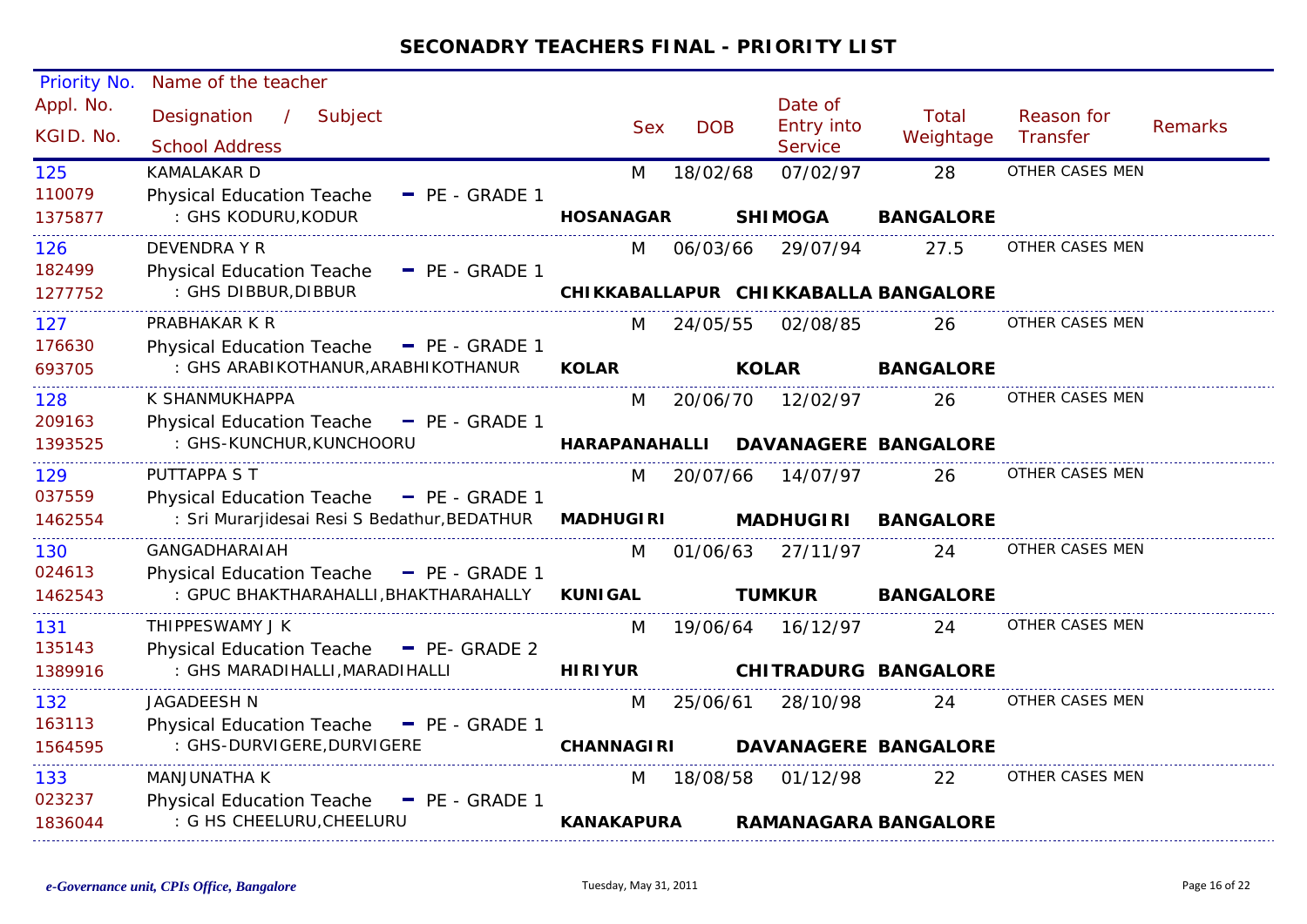| Priority No.           | Name of the teacher                                              |                      |            |                                                |                              |                        |                |
|------------------------|------------------------------------------------------------------|----------------------|------------|------------------------------------------------|------------------------------|------------------------|----------------|
| Appl. No.<br>KGID. No. | Designation<br>$\frac{1}{2}$<br>Subject<br><b>School Address</b> | <b>Sex</b>           | <b>DOB</b> | Date of<br><b>Entry into</b><br><b>Service</b> | Total<br>Weightage           | Reason for<br>Transfer | <b>Remarks</b> |
| 134                    | <b>B P GANGADHARAIAH</b>                                         | M                    | 16/05/68   | 08/12/98                                       | 22                           | OTHER CASES MEN        |                |
| 089247                 | Physical Education Teache - PE - GRADE 1                         |                      |            |                                                |                              |                        |                |
| 1851024                | : GHS CHINNENAHALLY, CHINNENAHALLY                               | <b>MADHUGIRI</b>     |            | <b>MADHUGIRI</b>                               | <b>BANGALORE</b>             |                        |                |
| 135                    | <b>ASLAM SAB C</b>                                               | M                    | 01/06/72   | 01/06/99                                       | 22                           | OTHER CASES MEN        |                |
| 133958                 | Physical Education Teache - PE - GRADE 1                         |                      |            |                                                |                              |                        |                |
| 1724709                | : GHS - GURUSIDDAPURA, GURUSIDDAPURA                             | <b>JAGALUR</b>       |            | <b>DAVANAGERE BANGALORE</b>                    |                              |                        |                |
| 136                    | K V RAMESH                                                       | M                    | 12/03/70   | 26/07/99                                       | 22                           | OTHER CASES MEN        |                |
| 050127                 | Physical Education Teache - PE - GRADE 1                         |                      |            |                                                |                              |                        |                |
| 1753646                | : GHS MALALIMAKKI, MALALIMAKKI                                   | <b>THIRTHAHALLI</b>  |            | <b>SHIMOGA</b>                                 | <b>BANGALORE</b>             |                        |                |
| 137                    | <b>B N NATARAJA</b>                                              | M                    | 22/07/65   | 29/09/92                                       | 21                           | OTHER CASES MEN        |                |
| 235075                 | Physical Education Teache - PE - GRADE 1                         |                      |            |                                                |                              |                        |                |
| 1150784                | : GHS PATHAPALYA, PATHAPALYA                                     | <b>BAGEPALLY</b>     |            | <b>CHIKKABALLA BANGALORE</b>                   |                              |                        |                |
| 138                    | JAYARAMAREDDY                                                    | M                    | 01/06/58   | 01/06/82                                       | 20                           | OTHER CASES MEN        |                |
| 236881                 | Physical Education Teache - PE- GRADE 2                          |                      |            |                                                |                              |                        |                |
| 1143806                | : GHS K RAGUTTAHALLI, K RAGUTTAHALLI                             | <b>CHINTAMANI</b>    |            | <b>CHIKKABALLA BANGALORE</b>                   |                              |                        |                |
| 139                    | <b>JAHID B</b>                                                   | M                    | 04/06/59   | 09/07/93                                       | 16                           | OTHER CASES MEN        |                |
| 041530                 | <b>Physical Education Teache</b><br>$P = PE - GRADE 1$           |                      |            |                                                |                              |                        |                |
| 1322674                | : GHS-MYDUR, MAIDOORU                                            | <b>HARAPANAHALLI</b> |            | <b>DAVANAGERE BANGALORE</b>                    |                              |                        |                |
| 140                    | SHANKARAPPA R K                                                  | M                    | 05/04/62   | 07/08/97                                       | 15.5                         | OTHER CASES MEN        |                |
| 029978                 | <b>Physical Education Teache</b><br>- LANGUAGE KANNADA           |                      |            |                                                |                              |                        |                |
| 1428601                | : GHS GUDAVI, GUDAVI                                             | <b>SORAB</b>         |            | <b>SHIMOGA</b>                                 | <b>BANGALORE</b>             |                        |                |
| 141                    | K N VENKATESHA MURTHY                                            | M                    | 14/02/68   | 08/08/94                                       | 15                           | OTHER CASES MEN        |                |
| 058240                 | Physical Education Teache - PE - GRADE 1                         |                      |            |                                                |                              |                        |                |
| 1318793                | : GJC NELAMANGALA, NELAMANGALA TOWN                              | <b>NELAMANGALA</b>   |            | <b>BANGALORE R BANGALORE</b>                   |                              |                        |                |
| 142                    | <b>RAMAKRISHNA Y</b>                                             | M                    | 14/01/63   | 25/10/00                                       | 14.5                         | OTHER CASES MEN        |                |
| 023133                 | <b>Physical Education Teache</b><br>$-$ PE - GRADE 1             |                      |            |                                                |                              |                        |                |
| 1152905                | : GHS KADALAVENI, KADALAVENI                                     | <b>GOWRIBIDANUR</b>  |            |                                                | <b>CHIKKABALLA BANGALORE</b> |                        |                |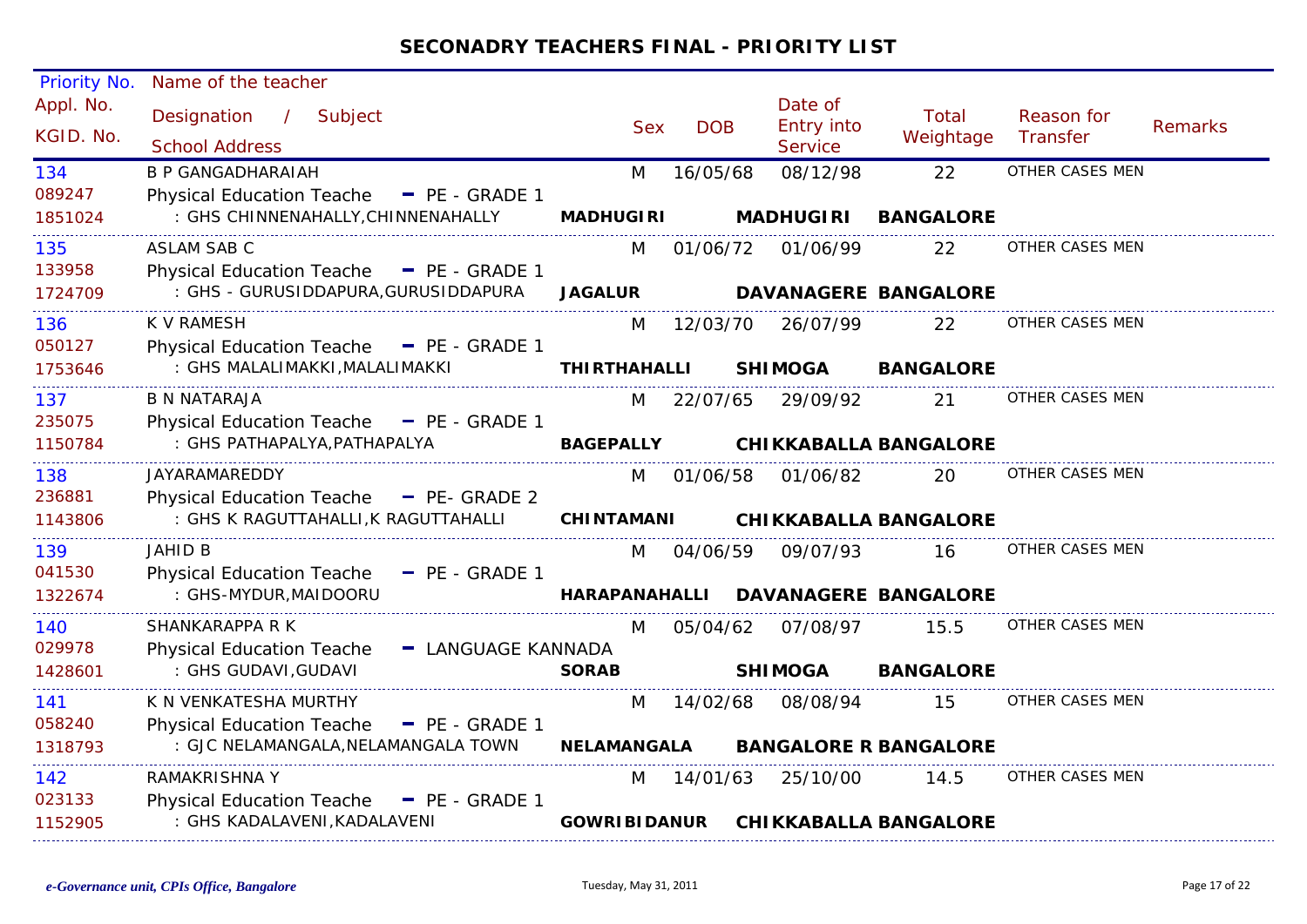| Priority No.           | Name of the teacher                                   |                     |            |                                         |                              |                        |                |
|------------------------|-------------------------------------------------------|---------------------|------------|-----------------------------------------|------------------------------|------------------------|----------------|
| Appl. No.<br>KGID. No. | Designation /<br>Subject<br><b>School Address</b>     | <b>Sex</b>          | <b>DOB</b> | Date of<br>Entry into<br><b>Service</b> | <b>Total</b><br>Weightage    | Reason for<br>Transfer | <b>Remarks</b> |
| 143                    | LOKARAJA                                              | M                   | 22/07/80   | 29/01/04                                | 14                           | OTHER CASES MEN        |                |
| 109237                 | Physical Education Teache - PE - GRADE 1              |                     |            |                                         |                              |                        |                |
| 1954051                | : GHS KURIGEPALLI, KURIGEPALLI                        | <b>SRINIVASAPUR</b> |            | <b>KOLAR</b>                            | <b>BANGALORE</b>             |                        |                |
| 144                    | <b>CHANNAPPA H P</b>                                  | M                   | 15/07/79   | 30/01/04                                | 14                           | OTHER CASES MEN        |                |
| 220391                 | Physical Education Teache - PE - GRADE 1              |                     |            |                                         |                              |                        |                |
| 41935609               | : GJC KODAMBALLI, KODAMBALLI                          | <b>CHANNAPATNA</b>  |            |                                         | <b>RAMANAGARA BANGALORE</b>  |                        |                |
| 145                    | T J MANJUNATHA                                        | M                   | 10/03/80   | 31/01/04                                | 14                           | OTHER CASES MEN        |                |
| 040208                 | Physical Education Teache - PE - GRADE 1              |                     |            |                                         |                              |                        |                |
| 1967777                | : GHS ALUR, ALUR                                      | <b>HIRIYUR</b>      |            |                                         | <b>CHITRADURG BANGALORE</b>  |                        |                |
| 146                    | PRASHANT                                              | M                   | 01/04/81   | 11/02/04                                | 14                           | OTHER CASES MEN        |                |
| 038475                 | Physical Education Teache - PE - GRADE 1              |                     |            |                                         |                              |                        |                |
| 1917712                | : GHS YADURU, YADUR                                   | <b>HOSANAGAR</b>    |            | <b>SHIMOGA</b>                          | <b>BANGALORE</b>             |                        |                |
| 147                    | T H KUMAR                                             | M                   | 20/09/76   | 13/02/04                                | 14                           | OTHER CASES MEN        |                |
| 025377                 | Physical Education Teache - PE - GRADE 1              |                     |            |                                         |                              |                        |                |
| 1957641                | : GCHS JINNAGARA, JINNAGARA                           | <b>KUNIGAL</b>      |            | <b>TUMKUR</b>                           | <b>BANGALORE</b>             |                        |                |
| 148                    | SUBHASH CHANDRA Y                                     | M                   | 26/06/79   | 20/02/04                                | 14                           | OTHER CASES MEN        |                |
| 037797                 | Physical Education Teache - PE - GRADE 1              |                     |            |                                         |                              |                        |                |
| 1934795                | : G HS KORATI, KORATI                                 | <b>HOSAKOTE</b>     |            |                                         | <b>BANGALORE R BANGALORE</b> |                        |                |
| 149                    | <b>ANJANAPPA N</b>                                    | M                   | 20/07/68   | 21/02/04                                | 14                           | OTHER CASES MEN        |                |
| 116209                 | Physical Education Teache - PE - GRADE 1              |                     |            |                                         |                              |                        |                |
| 1958062                | : GHS MIDIGESHI, MEDIGESI                             | <b>MADHUGIRI</b>    |            | <b>MADHUGIRI</b>                        | <b>BANGALORE</b>             |                        |                |
| 150                    | <b>SURESH R</b>                                       | M                   | 24/11/76   | 21/02/04                                | 14                           | OTHER CASES MEN        |                |
| 138589                 | Physical Education Teache - PE - GRADE 1              |                     |            |                                         |                              |                        |                |
| 1917987                | : GCHS SAMPEKATTE, SAMPEKATTE                         | <b>HOSANAGAR</b>    |            | <b>SHIMOGA</b>                          | <b>BANGALORE</b>             |                        |                |
| 151                    | ANAND A M                                             | M                   | 12/04/78   | 21/02/04                                | 14                           | OTHER CASES MEN        |                |
| 075691                 | <b>Physical Education Teache</b><br>$P_{E}$ - GRADE 1 |                     |            |                                         |                              |                        |                |
| 1953577                | : GHS MADDERI, MADDERI                                | <b>KOLAR</b>        |            | <b>KOLAR</b>                            | <b>BANGALORE</b>             |                        |                |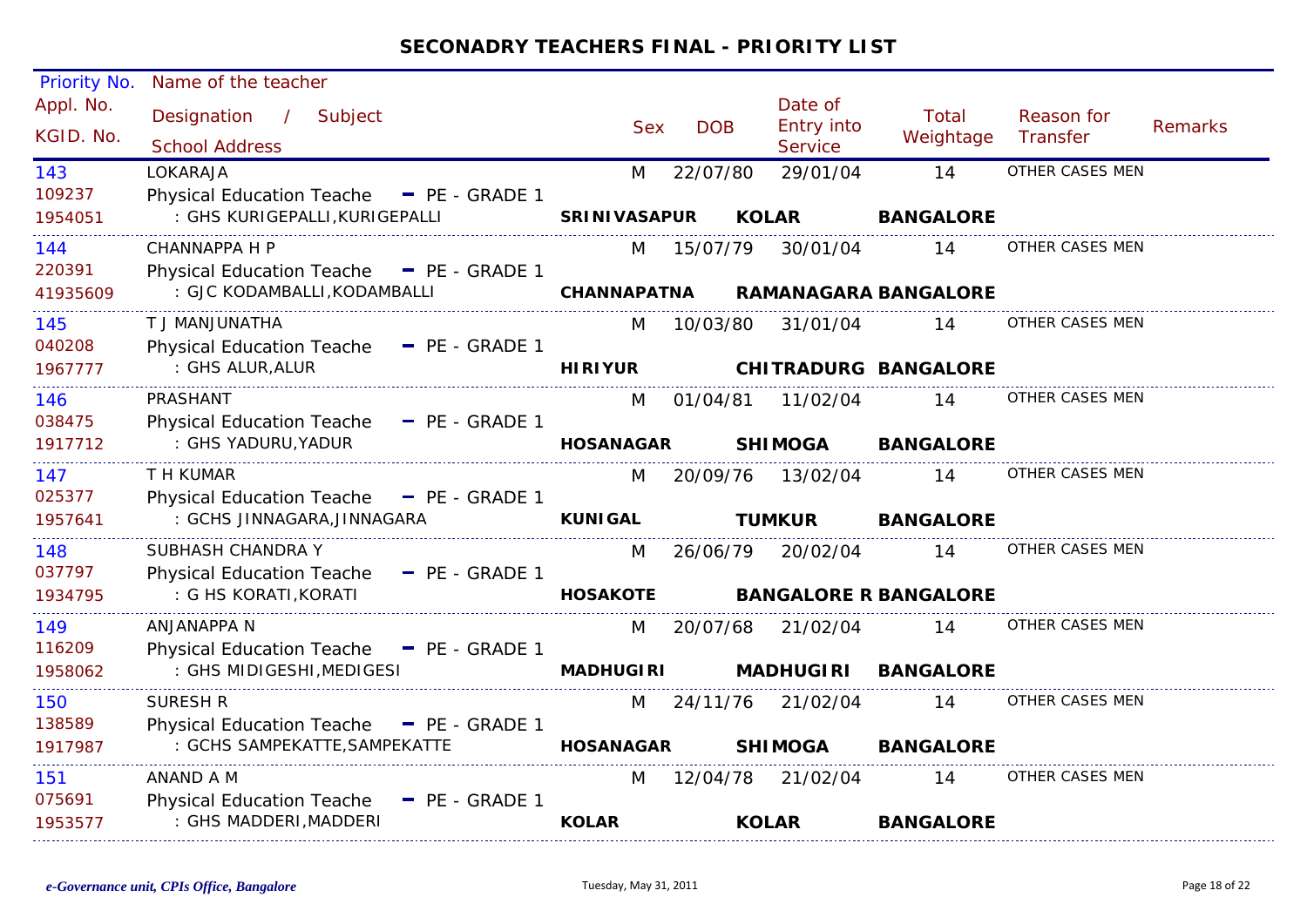| Priority No.           | Name of the teacher                                  |                     |            |              |                                         |                              |                        |                |
|------------------------|------------------------------------------------------|---------------------|------------|--------------|-----------------------------------------|------------------------------|------------------------|----------------|
| Appl. No.<br>KGID. No. | Designation<br>/ Subject<br><b>School Address</b>    | <b>Sex</b>          | <b>DOB</b> |              | Date of<br>Entry into<br><b>Service</b> | Total<br>Weightage           | Reason for<br>Transfer | <b>Remarks</b> |
| 152                    | KRISHNAPPA SARVADE                                   | M                   | 19/06/72   |              | 28/02/04                                | 14                           | OTHER CASES MEN        |                |
| 033238                 | <b>Physical Education Teache</b><br>$-$ PE - GRADE 1 |                     |            |              |                                         |                              |                        |                |
| 1958058                | : GJC P.N HALLY, NAADOORU                            | <b>SIRA</b>         |            |              | <b>MADHUGIRI</b>                        | <b>BANGALORE</b>             |                        |                |
| 153                    | <b>VENKATASHAMAIAH S</b>                             | M                   | 10/07/73   |              | 08/03/04                                | 14                           | OTHER CASES MEN        |                |
| 038039                 | Physical Education Teache - PE - GRADE 1             |                     |            |              |                                         |                              |                        |                |
| 1954550                | : GHS ARIKUNTE, ARIKUNTE                             | <b>SRINIVASAPUR</b> |            | <b>KOLAR</b> |                                         | <b>BANGALORE</b>             |                        |                |
| 154                    | MURUGESAN M                                          | M                   | 16/02/73   |              | 10/03/04                                | 14                           | OTHER CASES MEN        |                |
| 017292                 | Physical Education Teache - PE - GRADE 1             |                     |            |              |                                         |                              |                        |                |
| 1935300                | : G HS (COMP)<br>YELEKYATHANAHALLI, MARALAKUNTE      | <b>NELAMANGALA</b>  |            |              |                                         | <b>BANGALORE R BANGALORE</b> |                        |                |
| 155                    | PRASATH J                                            |                     | M 20/07/78 |              | 11/03/04                                | 14                           | OTHER CASES MEN        |                |
| 148034                 | Physical Education Teache - PE - GRADE 1             |                     |            |              |                                         |                              |                        |                |
| 1935384                | : G HS GANAKAL, GANAKAL                              | <b>RAMANAGARA</b>   |            |              |                                         | <b>RAMANAGARA BANGALORE</b>  |                        |                |
| 156                    | E N MUTTURAJU                                        | M                   | 08/06/81   |              | 22/03/04                                | 14                           | OTHER CASES MEN        |                |
| 064404                 | Physical Education Teache - PE - GRADE 1             |                     |            |              |                                         |                              |                        |                |
| 1957901                | : GCHS ALBUR, ALBUR                                  | <b>TIPTUR</b>       |            |              | <b>TUMKUR</b>                           | <b>BANGALORE</b>             |                        |                |
| 157                    | HANUMANTHARAYAPPA D                                  | M                   | 06/07/74   |              | 28/01/04                                | 13                           | OTHER CASES MEN        |                |
| 158037                 | Physical Education Teache - PE - GRADE 1             |                     |            |              |                                         |                              |                        |                |
| 1953343                | : GGHS GUDIBANDA, WARD NO: 1                         | <b>GUDI BANDA</b>   |            |              |                                         | <b>CHIKKABALLA BANGALORE</b> |                        |                |
| 158                    | RAVINDRA T                                           | M                   | 20/07/79   |              | 31/01/04                                | $12 \overline{ }$            | OTHER CASES MEN        |                |
| 032446                 | <b>Physical Education Teache</b><br>$=$ PE - GRADE 1 |                     |            |              |                                         |                              |                        |                |
| 1954872                | : G HS BRAMANIPURA, BRAHMANIPURA                     | <b>CHANNAPATNA</b>  |            |              |                                         | <b>RAMANAGARA BANGALORE</b>  |                        |                |
| 159                    | KHADIRSAB NAVALGUND                                  | M                   | 01/06/79   |              | 04/06/04                                | 12                           | OTHER CASES MEN        |                |
| 004667                 | Physical Education Teache - PE - GRADE 1             |                     |            |              |                                         |                              |                        |                |
| 1917813                | : GHS BYAKODU, BYAKODU                               | <b>SAGAR</b>        |            |              | <b>SHIMOGA</b>                          | <b>BANGALORE</b>             |                        |                |
| 160                    | MARUTI R SANADI                                      | M                   | 22/07/78   |              | 15/07/04                                | 12                           | OTHER CASES MEN        |                |
| 053825                 | Physical Education Teache - PE - GRADE 1             |                     |            |              |                                         |                              |                        |                |
| 1968259                | : GHS G.N.HALLI, GANNAYAKANAHALLI                    | <b>HIRIYUR</b>      |            |              |                                         | <b>CHITRADURG BANGALORE</b>  |                        |                |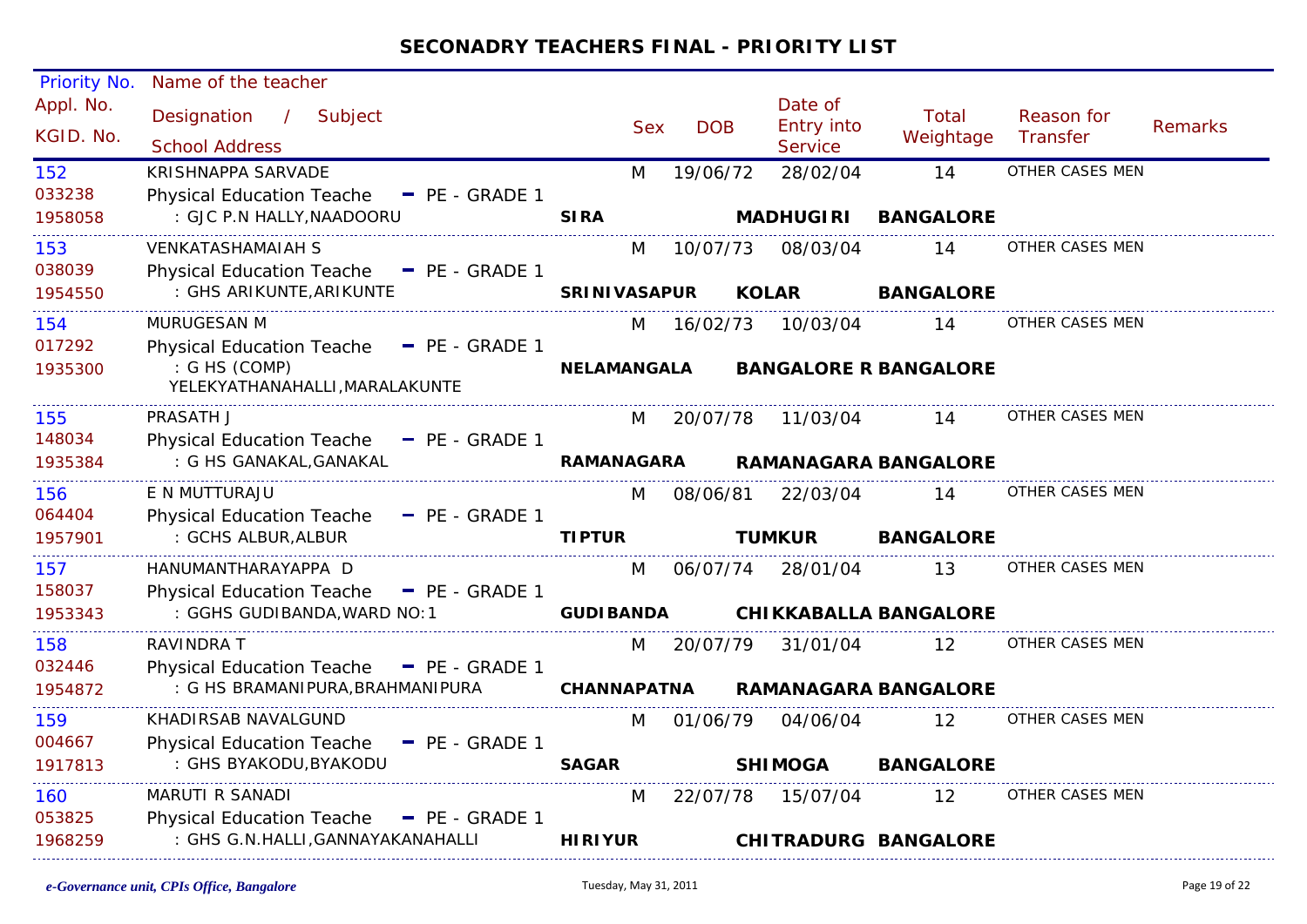| Priority No.           | Name of the teacher                                                                         |                   |            |                                         |                           |                        |                |
|------------------------|---------------------------------------------------------------------------------------------|-------------------|------------|-----------------------------------------|---------------------------|------------------------|----------------|
| Appl. No.<br>KGID. No. | Designation /<br>Subject<br><b>School Address</b>                                           | <b>Sex</b>        | <b>DOB</b> | Date of<br>Entry into<br><b>Service</b> | <b>Total</b><br>Weightage | Reason for<br>Transfer | <b>Remarks</b> |
|                        |                                                                                             |                   |            |                                         |                           |                        |                |
| 161<br>096282          | PRASHANTH GAONKAR                                                                           | M                 | 27/07/78   | 24/12/05                                | 10                        | OTHER CASES MEN        |                |
| 1936561                | <b>Physical Education Teache</b><br>$=$ PE - GRADE 1<br>: G HS BANNIMUKKODLU, BANNIMUKKODLU | <b>KANAKAPURA</b> |            | <b>RAMANAGARA BANGALORE</b>             |                           |                        |                |
| 162                    | ANIL KUMAR H K                                                                              | M                 | 20/07/82   | 31/12/05                                | 10                        | OTHER CASES MEN        |                |
| 177320                 | Physical Education Teache - PE - GRADE 1                                                    |                   |            |                                         |                           |                        |                |
| 1936687                | : G HS KAGIMADU, KAGIMADU                                                                   | <b>MAGADI</b>     |            | <b>RAMANAGARA BANGALORE</b>             |                           |                        |                |
| 163                    | <b>NATARAJ S</b>                                                                            | M                 | 14/10/69   | 05/01/06                                | 10                        | OTHER CASES MEN        |                |
| 092301                 | Physical Education Teache - PE - GRADE 1                                                    |                   |            |                                         |                           |                        |                |
| 1936641                | : G HS BELAGAVADI, BELAGAVADI                                                               | <b>MAGADI</b>     |            | <b>RAMANAGARA BANGALORE</b>             |                           |                        |                |
| 164                    | ARUN KUMAR G M                                                                              | M                 | 12/07/80   | 06/01/06                                | 10                        | OTHER CASES MEN        |                |
| 050677                 | Physical Education Teache - PE - GRADE 1                                                    |                   |            |                                         |                           |                        |                |
| 1950489                | : GHS-K.KALLAHALLI, K.KALLAHALLI                                                            | HARAPANAHALLI     |            | <b>DAVANAGERE BANGALORE</b>             |                           |                        |                |
| 165                    | <b>SYED IDRISH</b>                                                                          | M                 | 14/08/81   | 10/01/06                                | 10                        | OTHER CASES MEN        |                |
| 024398                 | Physical Education Teache - PE - GRADE 1                                                    |                   |            |                                         |                           |                        |                |
| 1959805                | : GHS IPPADI, IPPADI                                                                        | <b>KUNIGAL</b>    |            | <b>TUMKUR</b>                           | <b>BANGALORE</b>          |                        |                |
| 166                    | <b>VIKRAM D</b>                                                                             | M                 | 17/07/78   | 11/03/06                                | 10                        | OTHER CASES MEN        |                |
| 162668                 | Physical Education Teache - PE - GRADE 1                                                    |                   |            |                                         |                           |                        |                |
| 1969563                | : GHS NAGASAMUDRA, NAGASAMUDRA                                                              | <b>MOLAKALMUR</b> |            | <b>CHITRADURG BANGALORE</b>             |                           |                        |                |
| 167                    | <b>KRISHNAMURTHY S</b>                                                                      | M                 | 15/07/58   | 25/04/07                                | 8                         | OTHER CASES MEN        |                |
| 025713                 | Physical Education Teache - PE- GRADE 2                                                     |                   |            |                                         |                           |                        |                |
| 2125808                | : GJC DANDINA SHIVARA, DANDINA SHIVARA                                                      | <b>TURUVEKERE</b> |            | <b>TUMKUR</b>                           | <b>BANGALORE</b>          |                        |                |
| 168                    | SATISH S                                                                                    | M                 | 22/04/79   | 27/04/07                                | 8                         | OTHER CASES MEN        |                |
| 088588                 | Physical Education Teache - PE - GRADE 1                                                    |                   |            |                                         |                           |                        |                |
| 2124219                | : GHS DODDABANAGERE, DODDABANAGERE                                                          | <b>SIRA</b>       |            | <b>MADHUGIRI</b>                        | <b>BANGALORE</b>          |                        |                |
| 169                    | MANJUNATHA N M                                                                              | M                 | 16/06/79   | 25/01/06                                | 7.5                       | OTHER CASES MEN        |                |
| 148602                 | Physical Education Teache - PE - GRADE 1                                                    |                   |            |                                         |                           |                        |                |
| 1748838                | : BADRA GHS<br>CHOLANAYAKANAHALLI, CHOLANAYAKANAHALLI                                       | SOUTH1            |            | <b>BANGALORE S BANGALORE</b>            |                           |                        |                |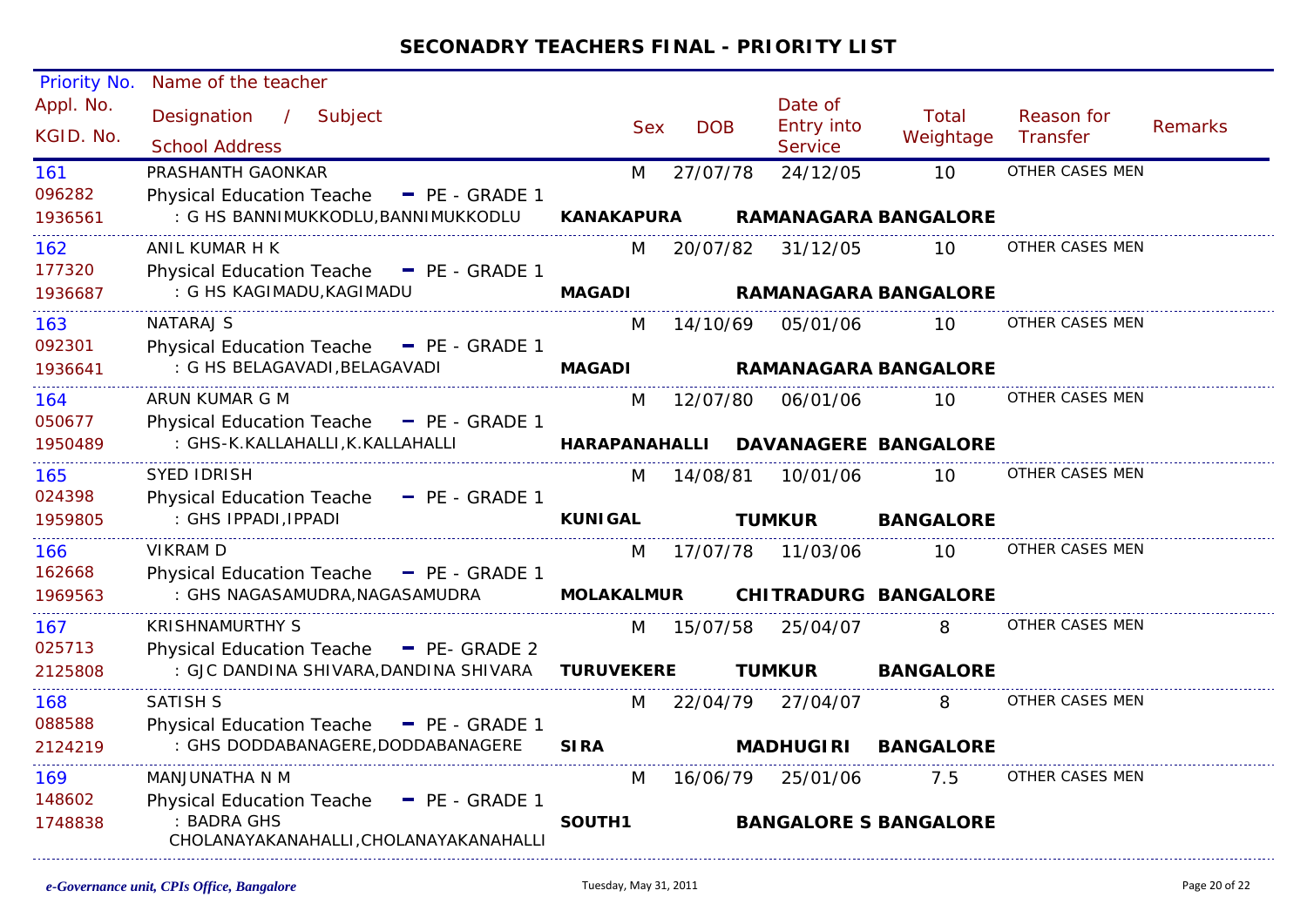| Priority No. | Name of the teacher                                   |                     |            |                              |                              |                 |                |
|--------------|-------------------------------------------------------|---------------------|------------|------------------------------|------------------------------|-----------------|----------------|
| Appl. No.    | Designation / Subject                                 |                     |            | Date of                      | Total                        | Reason for      |                |
| KGID. No.    | <b>School Address</b>                                 | <b>Sex</b>          | <b>DOB</b> | Entry into<br><b>Service</b> | Weightage                    | Transfer        | <b>Remarks</b> |
| 170          | MANJUNATHA N M                                        | M                   | 16/06/79   | 25/01/06                     | 7.5                          | OTHER CASES MEN |                |
| 153512       | <b>Physical Education Teache</b><br>$P_{E}$ - GRADE 1 |                     |            |                              |                              |                 |                |
| 17478838     | : BADRA GHS<br>CHOLANAYAKANAHALLI, CHOLANAYAKANAHALLI | SOUTH1              |            |                              | <b>BANGALORE S BANGALORE</b> |                 |                |
| 171          | NL VISWANATH                                          | M                   |            | 16/02/62 04/02/04            |                              | OTHER CASES MEN |                |
| 163090       | Physical Education Teache - PE - GRADE 1              |                     |            |                              |                              |                 |                |
| 1954414      | : GJC(GIRLS)S.V.PURA,SRINIVASPUR TOWN                 | <b>SRINIVASAPUR</b> |            | <b>KOLAR</b>                 | <b>BANGALORE</b>             |                 |                |
| 172          | RAVINDRANAIK R B                                      |                     | M 12/11/75 |                              | 20/02/04 7                   | OTHER CASES MEN |                |
| 087219       | Physical Education Teache - PE - GRADE 1              |                     |            |                              |                              |                 |                |
| 1949358      | : GJC - CHANNAGIRI, CHN WARD-7                        | CHANNAGIRI          |            |                              | <b>DAVANAGERE BANGALORE</b>  |                 |                |
| 173          | <b>GOPINATH S</b>                                     |                     | M 01/10/76 | 30/07/98                     | $6 \qquad$                   | OTHER CASES MEN |                |
| 102929       | Physical Education Teache - PE - GRADE 1              |                     |            |                              |                              |                 |                |
| 1487024      | : GHS ANEPURA, ANEPURA                                | <b>MALUR</b>        |            | <b>KOLAR</b>                 | <b>BANGALORE</b>             |                 |                |
| 174          | K M CHIKKAREDDEPPA                                    | M                   |            | 06/11/72 10/08/07            | 6                            | OTHER CASES MEN |                |
| 039093       | Physical Education Teache - PE - GRADE 1              |                     |            |                              |                              |                 |                |
| 1405641      | : GHS THIRUMANI, THIRUMANI                            | <b>GUDIBANDA</b>    |            |                              | <b>CHIKKABALLA BANGALORE</b> |                 |                |
| 175          | PRAVEEN KUMAR KM                                      |                     | M 25/03/83 | 16/01/06                     | 5 <sup>5</sup>               | OTHER CASES MEN |                |
| 021369       | Physical Education Teache - PE - GRADE 1              |                     |            |                              |                              |                 |                |
| 1956256      | : GHS KAGATHI, KAGATHI                                | <b>CHINTAMANI</b>   |            |                              | <b>CHIKKABALLA BANGALORE</b> |                 |                |
| 176          | VISWANATHA B                                          |                     | M 25/08/77 | 20/07/07                     | 5.                           | OTHER CASES MEN |                |
| 135067       | Physical Education Teache - PE - GRADE 1              |                     |            |                              |                              |                 |                |
| 2320996      | : GIRLS GJC, CHINTAMANI, WARD NO: 12 CHINTAMANI       |                     |            |                              | <b>CHIKKABALLA BANGALORE</b> |                 |                |
| 177          | MANOHARA P R                                          | M                   | 23/07/83   | 03/07/08                     | 4                            | OTHER CASES MEN |                |
| 110814       | Physical Education Teache - PE - GRADE 1              |                     |            |                              |                              |                 |                |
| 2267239      | : GHS MALLENAHALLI, MALLENAHALLI                      | <b>SHIKARIPUR</b>   |            | <b>SHIMOGA</b>               | <b>BANGALORE</b>             |                 |                |
| 178          | VASANTHAKUMAR H M                                     | M                   | 01/03/81   | 04/07/08                     | $\overline{4}$               | OTHER CASES MEN |                |
| 145475       | Physical Education Teache - PE - GRADE 1              |                     |            |                              |                              |                 |                |
| 2162565      | : GHS - MEDIKERANAHALLI, MADAKERANAHALLI JAGALUR      |                     |            |                              | <b>DAVANAGERE BANGALORE</b>  |                 |                |